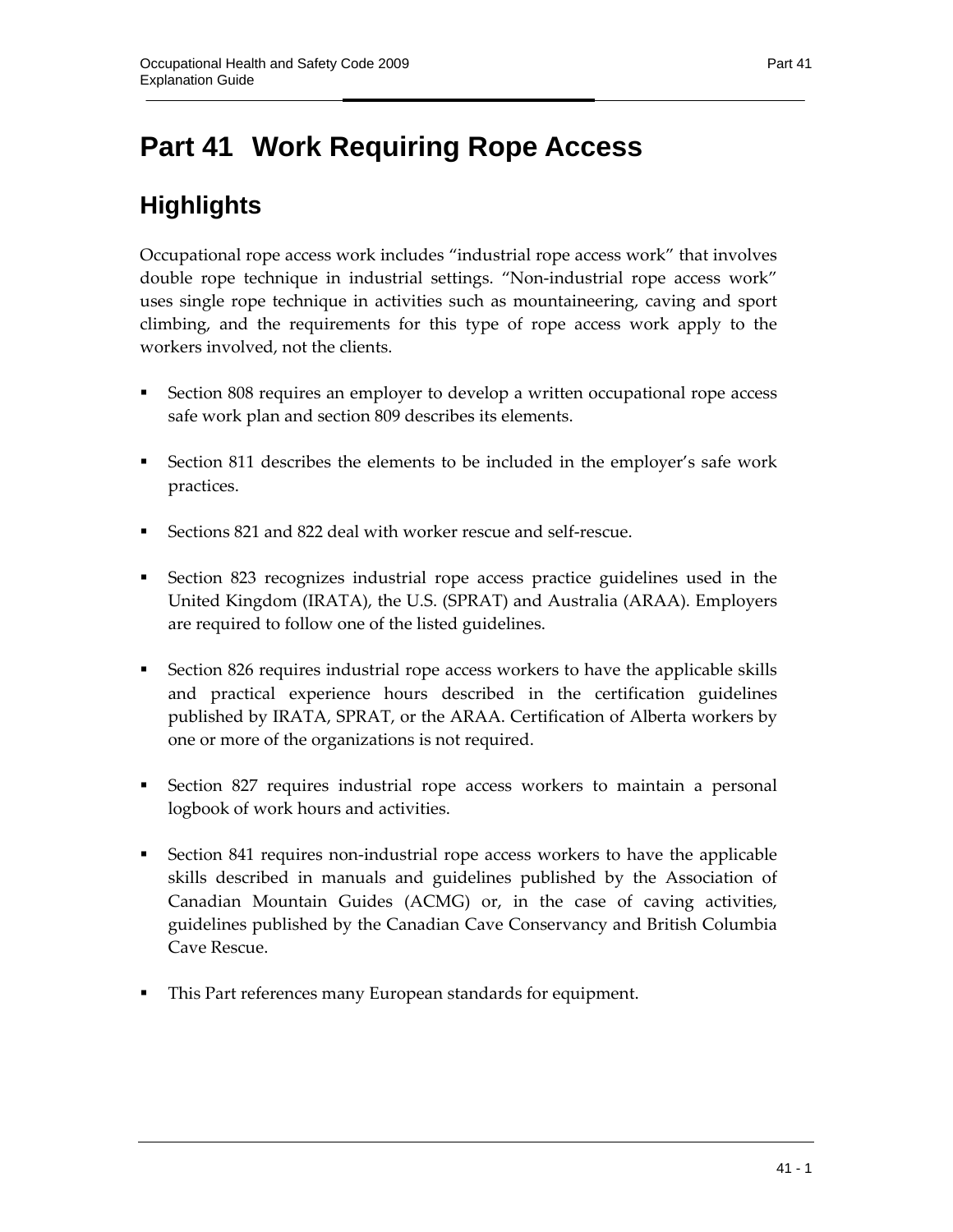# **Introduction**

"Rope access" work involves rope-based techniques for gaining access to, or working at, work locations that are difficult or impossible to access by other means. For the purposes of the OHS Code, occupational rope access work is divided into two categories:

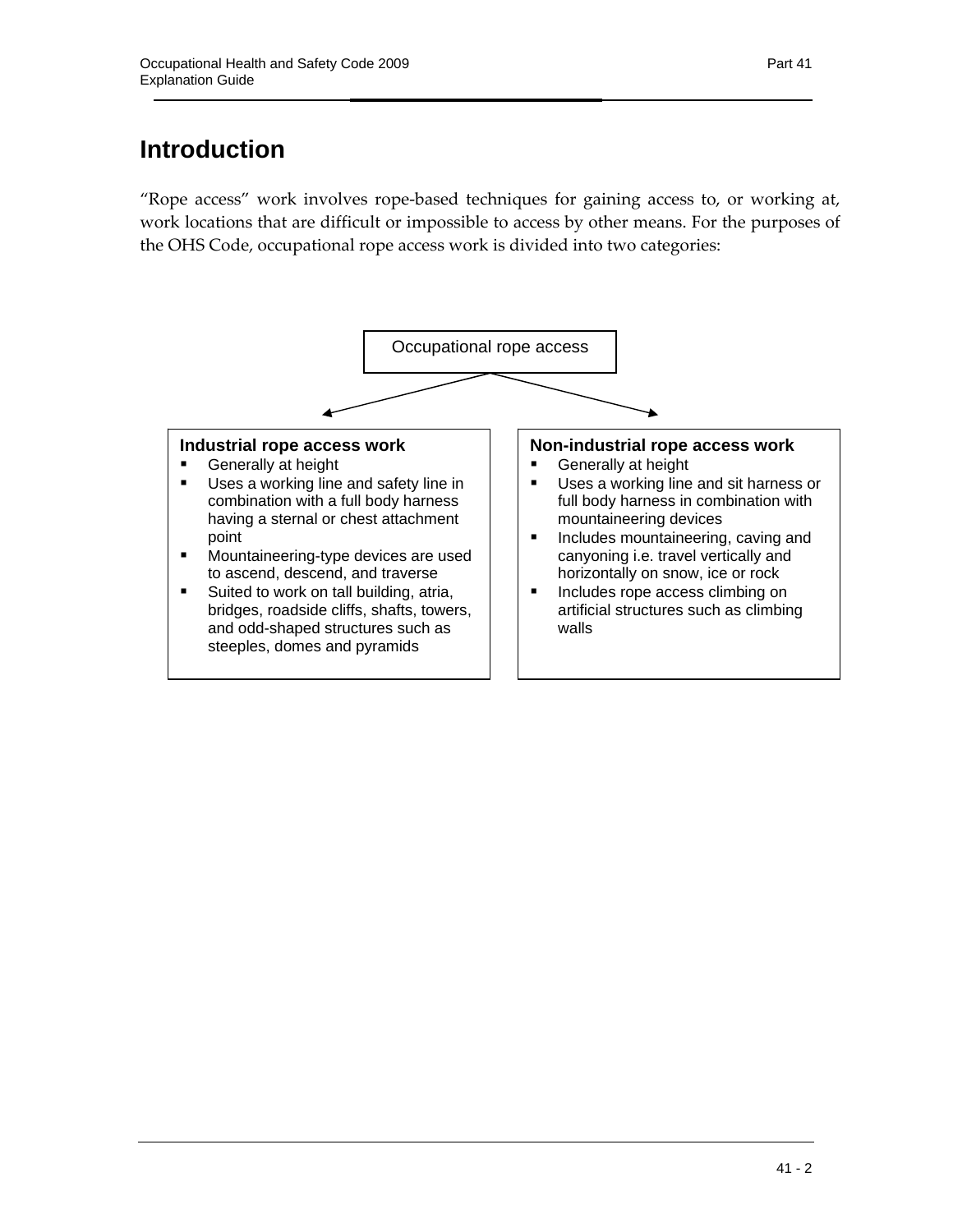# **Industrial rope access work**

As a method of working at height, industrial rope access techniques can be used as an alternative to scaffolds, man lifts, and elevated work platforms. The techniques are best used for light to medium tasks such as

- inspection and testing surveys, non-destructive testing,
- maintenance and repair sealant installation, replacing cladding and glazing,
- cleaning and painting jet spray, spray/roller/brush painting, and
- geotechnical work surveying, rockfall prevention.

Industrial rope access systems are quick to assemble and disassemble, and require a small number of workers for a relatively brief period of time. Thus, the number of "man-risk" hours is kept to a minimum.

There is a small but growing industry in Alberta providing industrial rope access services. However, the traditional fall protection requirements of Part 9 of the OHS Code have limited or restricted the ability of workers in this industry to use the full range of rope access techniques and equipment used elsewhere in the world. Part 41 addresses the needs of this industry.

# **Non-industrial rope access work**

Non-industrial rope access work includes the work activities of mountain guides, professionally certified mountain guides (Association of Canadian Mountain Guides – ACMG), guides involved in caving, workers involved in delivering outdoor education courses in rock and ice climbing and glacier travel, and workers who work at sport climbing walls and gyms.

The equipment and techniques these workers use, and their dependence on primarily natural terrain features for their safety, makes compliance with the fall protection requirements of Part 9 of the OHS Code impossible or dangerous. Part 41 addresses the needs of this industry.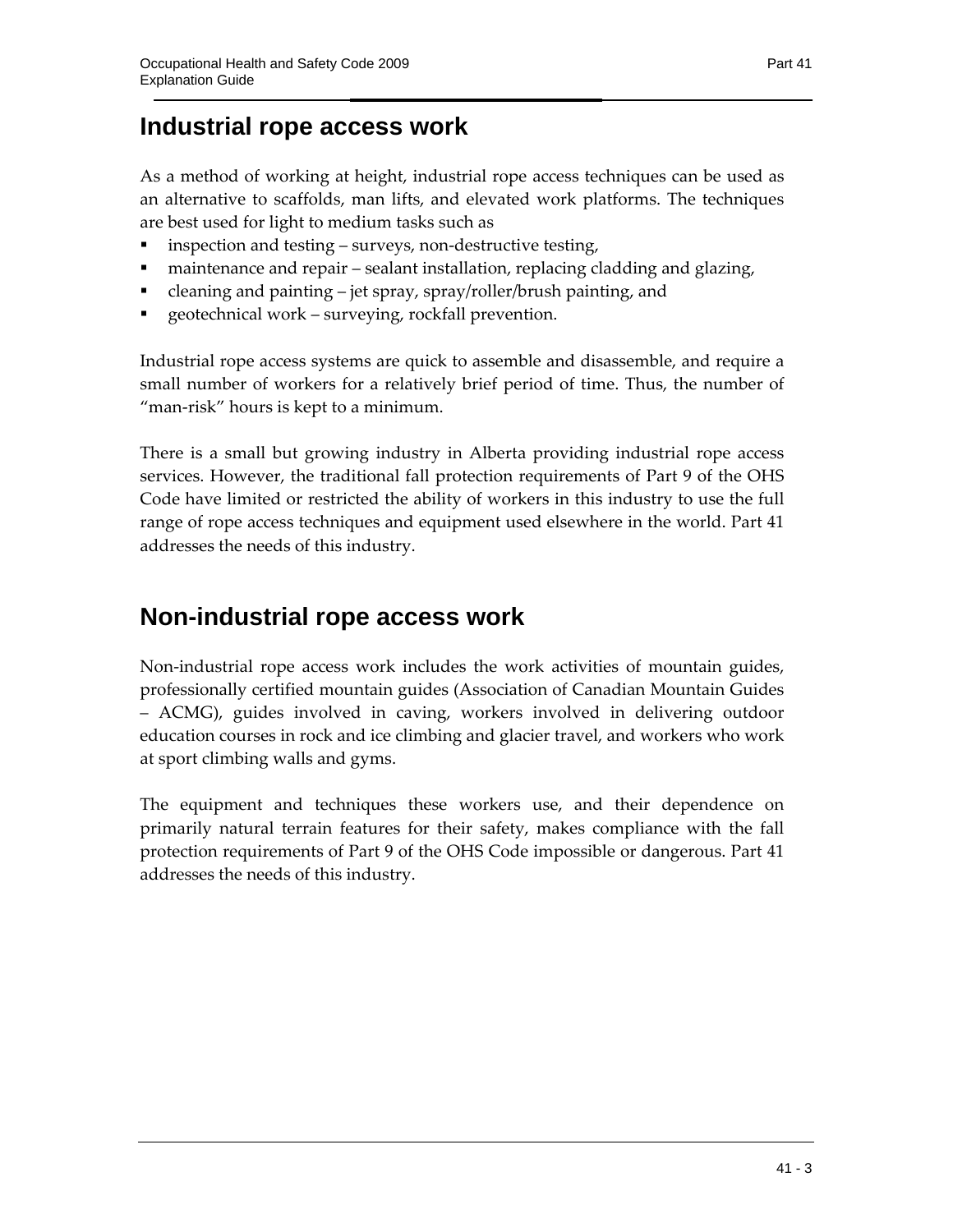## **General requirements**

## **Exemptions**

### Section 805

The industrial-type fall protection requirements of Part 9 do not apply to workers involved in training for occupational rope access work or performing occupational rope access work. These workers may use equipment and practices other than those specified in Part 9 i.e. the equipment and practices described in Part 41.

### Section 806

Workers involved in emergency rescue services or training for the purpose of emergency rescue are not bound by the requirements of the Part. This exemption allows rescue personnel to use equipment and practices other than those specified in this Part; it *does not* exempt rescue personnel from using fall protection equipment and practices. The equipment and practices used must provide an effective measure of worker safety and address the unique hazards that a rescue situation presents.

### Section 807

In situations such as window washing, a worker can use a fall protection system that complies with Part 9, or can use an industrial rope access system that complies with Part 41 (including all its training requirements). It must be one or the other, not a combination of the requirements from the two Parts.

Self-progression is a key concept that differentiates and distinguishes occupational rope access work from work to which industrial fall protection techniques apply i.e. Part 9. Part 41 does not apply to systems that are used for descent purposes only, or to systems in which the worker is raised or lowered by others. In these cases, the industrial fall protection systems required by Part 9 should be used.

This section makes it clear that if a worker uses a traditional industrial-type fall protection system that meets the requirements of Part 9, then the requirements of Part 41 do not apply to that worker.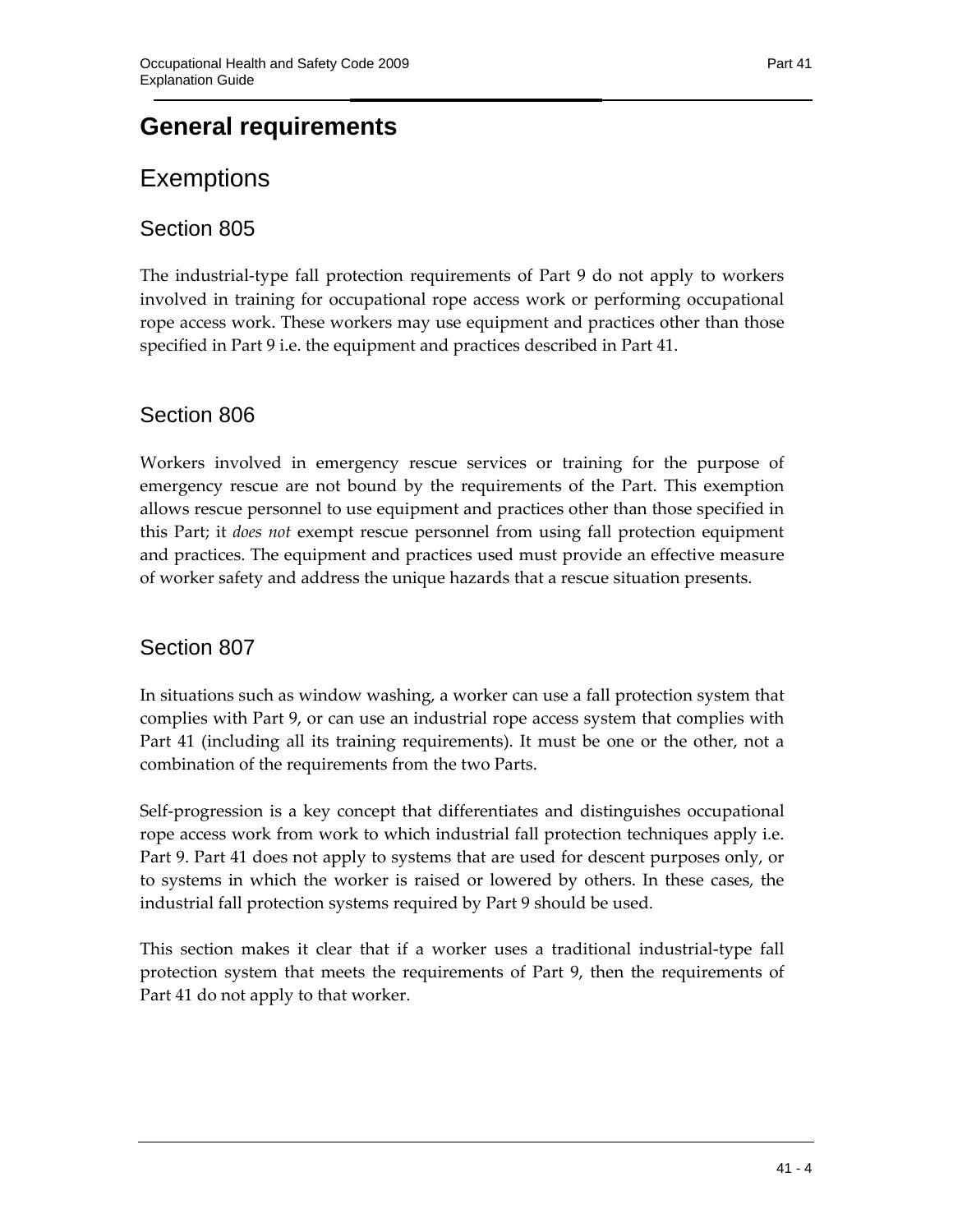## **Rope access safe work plan**

### Section 808 3 metre fall height

An unusual possibility of injury exists if the injury may be worse than an injury from landing on a solid, flat surface. Examples include falling onto exposed rebar, a stairway, or the top of a fence.

### Sections 809 and 810 Components of the plan

The purpose of the rope access safe work plan is to have the employer address a variety of issues that will help ensure the safety of workers involved in the rope access work. Section 8 of the *OHS Regulation* requires that the plan be in writing and available to affected workers. The plan must be available at the work site before work with a risk of falling begins.

A unique rope access safe work plan need not be created for each work site. If an employer faces the same hazards at multiple work sites, and the rope access equipment and rescue procedures are identical at each work site, then a single plan applicable to all work sites is acceptable. Alternatively, an employer can create a single rope access safe work plan that covers all of the hazards likely to be encountered during normal operations. Only in the event of a unique work situation arising would a new or amended rope access safe work plan be required.

Before occupational rope access work begins at a work site, a written hazard assessment as required by Part 2 must be completed. This helps to establish the appropriateness of using rope access techniques, identifies hazards, and should help the employer to determine how the hazards will be eliminated or controlled.

The rope access safe work plan needs to describe the rope access system that will be used. This helps ensure that workers use the correct equipment, that the correct equipment is on site, and that the system is set up correctly.

The procedures used to assemble, maintain, inspect, use, and disassemble the rope access system must be part of the rope access safe work plan. These procedures serve as a source of reference information when questions arise and they can help reinforce best practices.

Describing the duties of each member of the work team helps workers understand what they are responsible for, and what they are not. The duties assigned must be consistent with the workers' level of training and skills.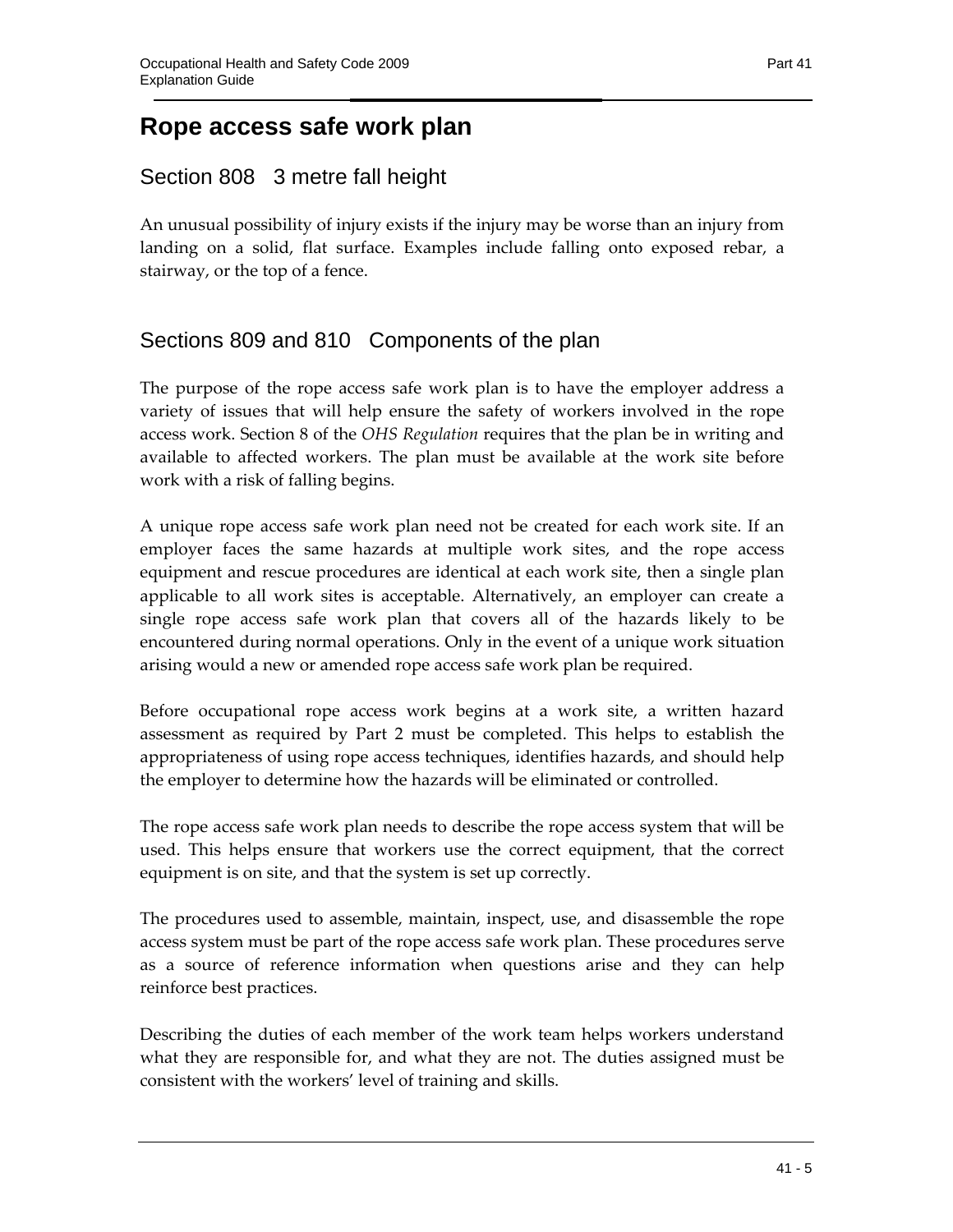All personal protective equipment must be listed in the plan. This is not limited solely to rope access equipment. If respiratory protective equipment, protective eyewear, crampons, avalanche transceiver, etc. are required to perform the work safely, then this personal protective equipment needs to be specified in the plan. Listing this equipment in the plan serves as a check that each hazard identified in the hazard assessment has, to the extent necessary, been addressed by some type of personal protective equipment. The list can also serve as an equipment checklist to ensure that all the correct personal protective equipment has been taken to the work site.

The emergency response plan is an essential part of the overall plan. This plan deals not only with the direct hazards associated with working at height, but also all the other hazards identified in the hazard assessment. For example, what is the response plan in the event of extreme weather, a fire, a medical emergency, etc.?

### Section 811 Safe work practices

The employer is responsible for developing and implementing safe work practices that ensure that the work is performed safely. The safe work practices must include each of the topics listed in this section.

### Section 812 Instruction of workers

Workers must be trained in the rope access safe work plan and the practices and procedures they must follow to ensure their personal safety while using the rope access system. This training must include the procedures to assemble, maintain, inspect, use and disassemble the rope access system or systems in use (see section 15 of the *OHS Regulation*). Workers expected to rescue a worker who has fallen or is injured and remains suspended by the rope access system must be trained in rescue procedures.

Workers must be competent to perform their work activities. Requirements specific to the training of workers in occupational rope access techniques are described in section 826 for industrial rope access work and section 841 for non-industrial rope access work.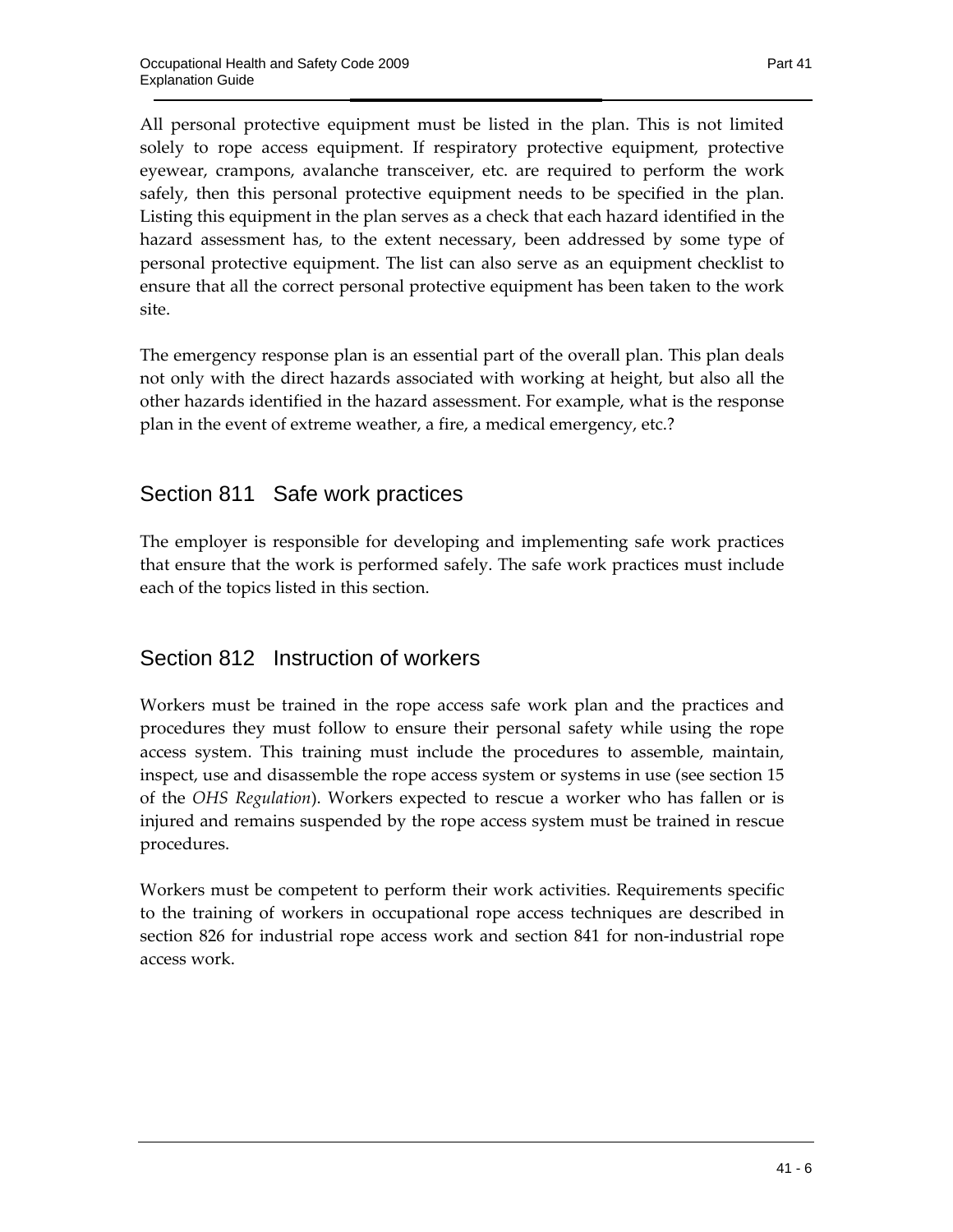## Section 813 Tools and equipment

In many cases, the greatest danger of occupational rope access work is the dropping of tools on workers below the work area. To guard against this, small tools such as hammers and drills, weighing up to 8 kg, must be securely attached to the rope access worker's harness by lanyards. Alternatively, small items should be carried in a bucket or bag securely attached to the worker's harness.

Tools should only be carried like this if they are not of such weight that they could cause a significant reduction in the factor of safety of either the suspension system as a whole or any part of it. Where a tool needs to be pressed hard against the work face, or where the reaction from the tool could unbalance the worker, a light anchor should be pre-drilled or clamped on to the work face and the tool attached to it.

Equipment weighing more than 8 kg should be fitted with a separate suspension system secured to an independent anchor. Anchors and suspension ropes used for equipment should be clearly identified to avoid confusion with those used to support workers.

## Section 814 Equipment compatibility

Compatible system components can be safely interconnected e.g. carabiners and harness D-rings, ropes and ascenders, etc. without compromising equipment function or worker safety. It is also important that components be compatible with the environment in which they are being used i.e. high heat, corrosive, exposed to welding spatter, etc.

### Section 815 Inspection and maintenance

It is essential that all load-bearing equipment is inspected before each use to ensure that it is in a safe condition and operates correctly. The manufacturer's specifications should be consulted to determine the equipment's inspection and maintenance requirements.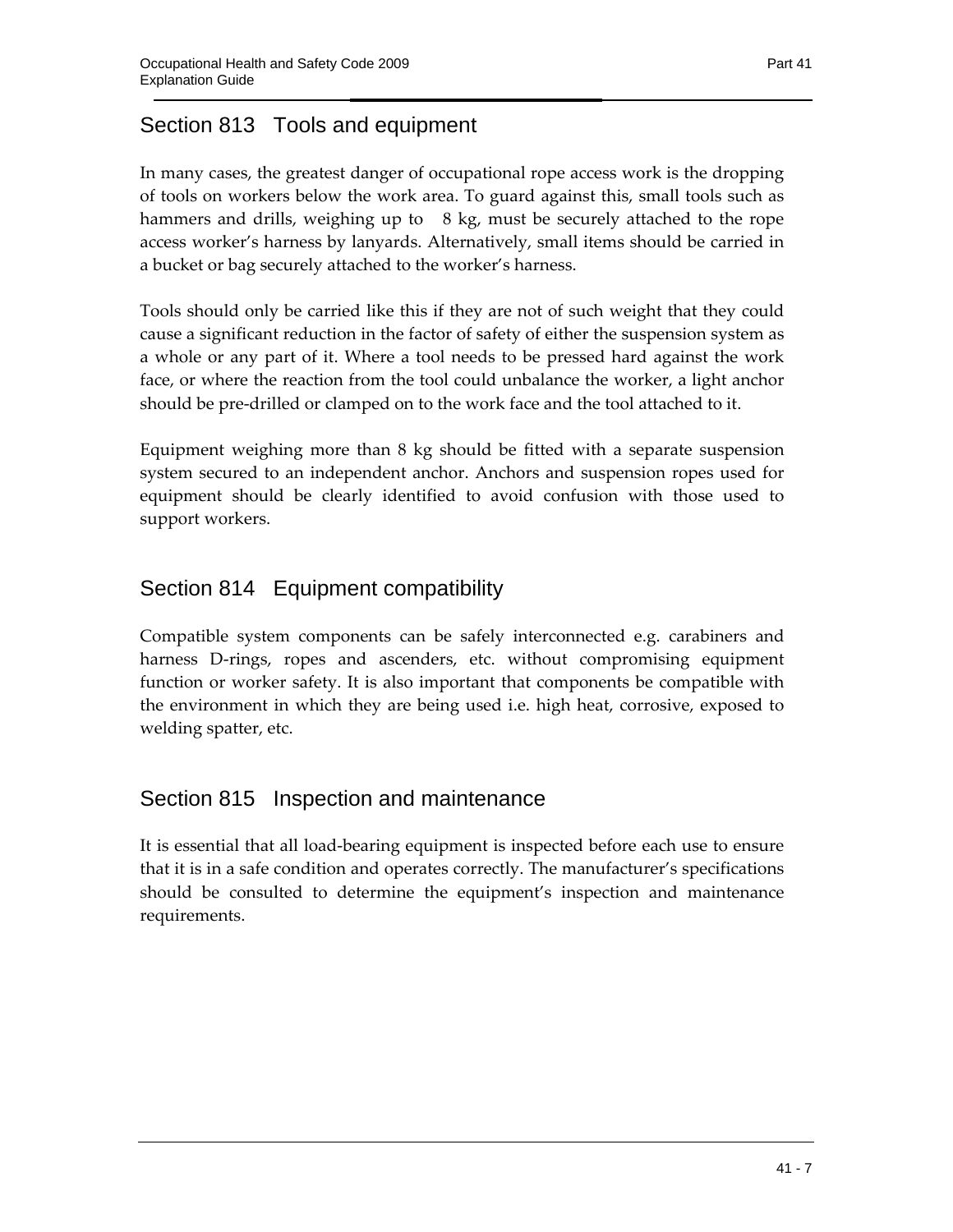# **Low stretch (static) and high stretch (dynamic) rope**

## Section 816 Same diameter of rope

Having rope of the same diameter allows for worker self-rescue because ascenders, descenders and other hardware are compatible with either rope. If the working and safety lines are inadvertently reversed, rope adjustment hardware will be unaffected and continue to function properly. While it is recognized that laid ropes are sometimes being used as the safety line in combination with standard industrial rope grabs, doing so limits or altogether prevents a worker from performing self-rescue. The ability to perform self-rescue is considered to be a key element of occupational rope access work.

### Section 817 Standards for low stretch (static) rope

Efficiency in descending, ascending and, to some extent, working in one place for any length of time, depends on the elongation characteristics of the working line. Therefore, in most cases, the working line (and normally the safety line) should be a low stretch kernmantle rope. However, in situations where the possibility of a substantial dynamic load exists e.g. when using lead-climbing techniques, a dynamic rope should be used.

For compliance purposes, the rope must bear the mark or label of a nationally accredited testing organization such as CSA, UL, SEI, etc. as evidence that the rope meets the requirements of at least one of the listed standards. Rope bearing a CE mark is considered acceptable for the purpose of this Code, as is rope bearing the UIAA label. The CE mark – Conformite Europenne – indicates that the company manufacturing the product has met the requirements of one or more European directives. A UIAA label cannot be used unless the rope already bears a CE mark.

#### CEN Standard EN 1891

CEN Standard EN 1891: 1998, *Personal protective equipment for the prevention of falls from a height. Low stretch kernmantle ropes*, applies to low stretch textile rope of kernmantle construction from 8.5 mm to 16 mm in diameter, for use by persons in rope access including all kinds of work positioning and restraint, for rescue and in caving. Low stretch kernmantle ropes are defined as Type A and Type B.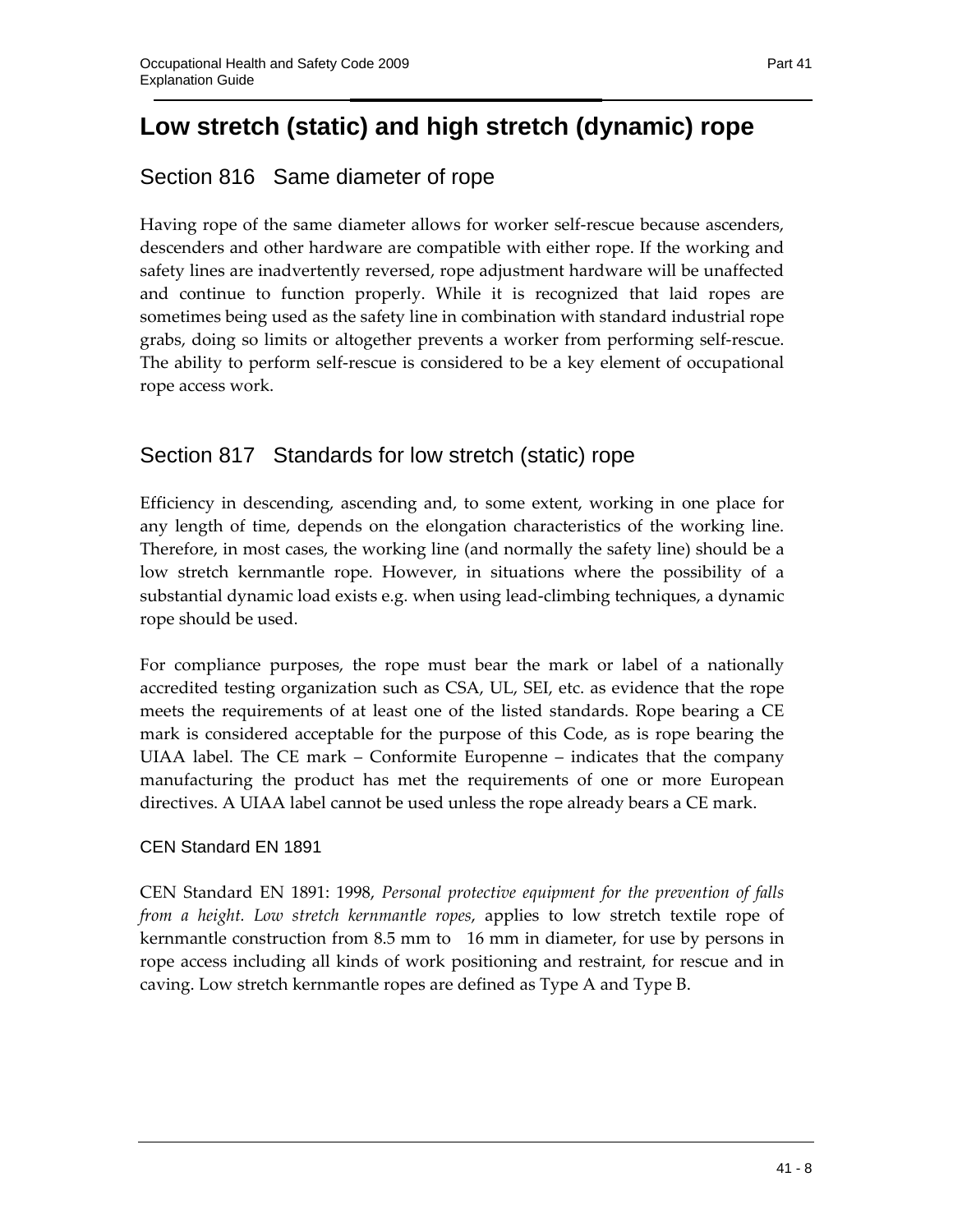Kernmantle rope is a textile rope consisting of a core enclosed by a sheath. The core is usually the main load-bearing element and typically consists of parallel elements that have been drawn and turned together in single or multiple layers, or of braided elements. The sheath is braided or woven and protects the core from, for example, external abrasion and degradation by ultraviolet light.

Type A rope is designed for general use by persons in rope access including all kinds of work positioning and restraint, rescue and caving. Type B rope is of a lower performance than Type A rope, requiring greater care in use.

Type A rope has the following performance characteristics:

- elongation (stretch) must not exceed 5 percent under test conditions
- static strength without terminations at least 22 kN
- **static strength when terminated with a knot or other method at least 15 kN**
- fall arrest peak force must not exceed 6 kN under the test conditions.

#### NFPA Standard 1983

Chapter 5 of NFPA Standard 1983: 2006, *Standard on Fire Service Life Safety Rope, Harness and Hardware*, presents requirements for life safety rope. The rope must have the following performance characteristics:

- elongation must be at least 1 percent but not more than 10 percent at 10 percent of minimum breaking strength
- the breaking strength of light use rope must be at least 4500 lbs-force  $(20 \text{ kN})$
- the breaking strength of general use rope must be at least 9000 lbs-force (40 kN)
- light use rope must have a diameter of not less than  $3/8$  in. (9.5 mm) and not more than  $\frac{1}{2}$  in. (13 mm)
- general use rope must have a diameter of not less than  $\frac{1}{2}$  in. (13 mm) and not more than 5/8 in. (16 mm)
- fibre used in rope must have a melting point of not less than  $400^{\circ}$  F (204 $^{\circ}$ C)

#### UIAA Standard 107

UIAA Standard 107: 2004, *Mountaineering and Climbing Equipment – Low Stretch Ropes*, requires that the rope meet the requirements of CEN Standard EN 1891 plus several additional requirements. These additional requirements involve colour marking of the rope sheath.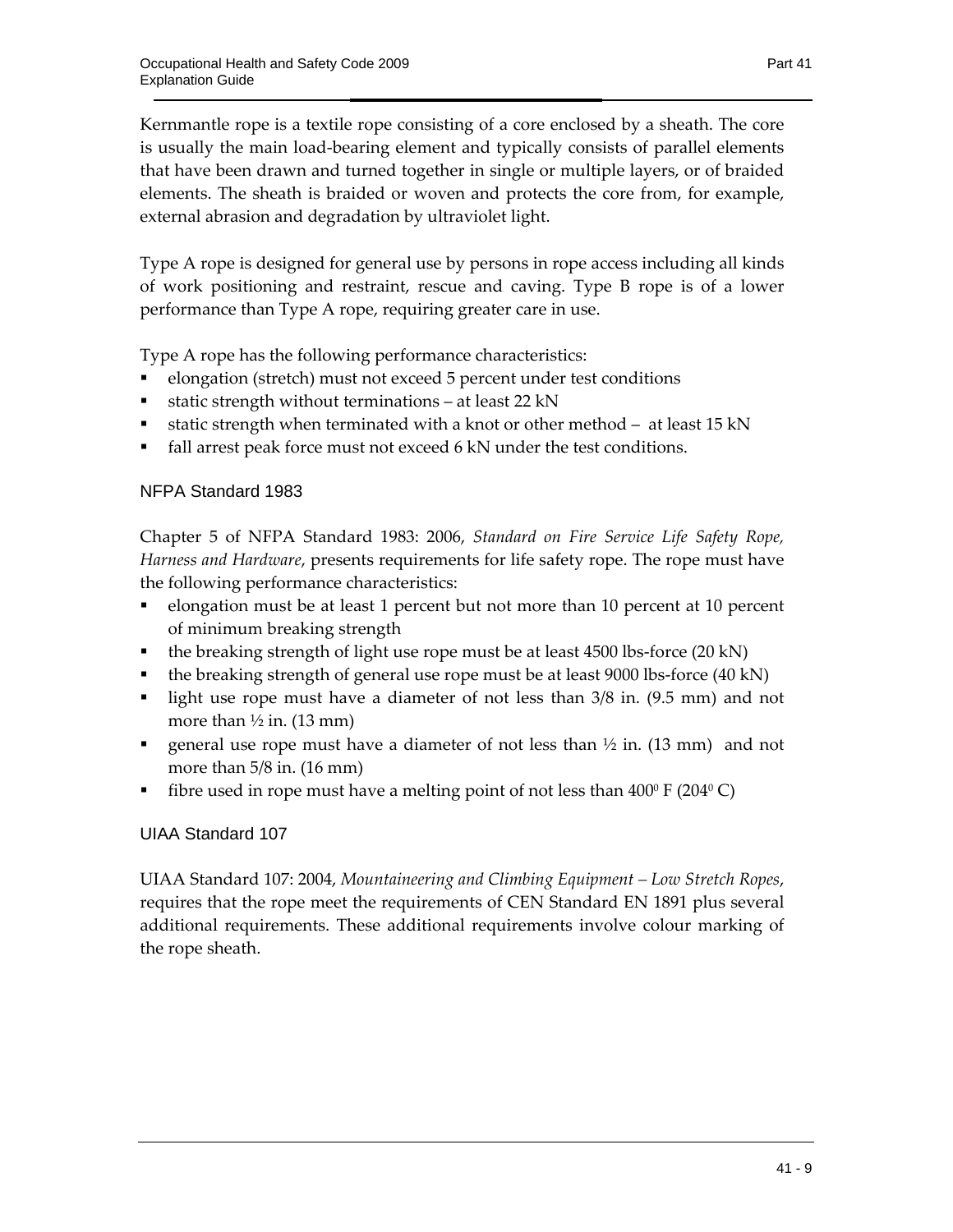## Section 818 Standards for high stretch (dynamic) rope

For compliance purposes, the rope must bear the mark or label of a nationally accredited testing organization such as CSA, UL, SEI, etc. as evidence that the rope meets the requirements of at least one of the listed standards. Rope bearing a CE mark is considered acceptable for the purpose of this Code, as is rope bearing the UIAA label. The CE mark – Conformite Europenne – indicates that the company manufacturing the product has met the requirements of one or more European directives. A UIAA label cannot be used unless the rope already bears a CE mark.

#### CEN Standard EN 892

CEN Standard EN 892: 2004, *Mountaineering equipment. Dynamic mountaineering ropes. Safety requirements and test methods*, specifies safety requirements and test methods for dynamic rope (single, half and twin ropes) in kernmantle construction for use in mountaineering, including climbing. Dynamic mountaineering rope is defined by the Standard as rope that is capable of arresting the free fall of a person engaged in mountaineering or climbing with a limited peak force.

Dynamic rope has the following performance characteristics:

- static elongation must not exceed 10 percent in single ropes, 12 percent in half ropes, and 10 percent in twin ropes
- dynamic elongation cannot exceed 40 percent during the first drop of each test sample
- the peak force in the rope, during the first drop for each test sample, must not exceed 12 kN in single ropes, 8 kN in half ropes, and 12 kN in twin ropes
- under test, slippage between the sheath and core must not exceed 20 mm.

UIAA Standard 101

UIAA Standard 101: 2004, *Mountaineering and Climbing Equipment – Dynamic Ropes*, requires that the rope meet all the requirements of CEN Standard EN 892 plus an additional requirement for slippage.

### Section 819 Cow's tail

A cow's tail is defined in the OHS Code as a short strap, lanyard or sling connected to the main attachment point of a harness. Cow's tails are used to connect the worker's harness to the safety line via a back-up device and to the working line via an ascender. Cow's tails should be able to withstand any dynamic forces that may be imposed on them in case of a fall.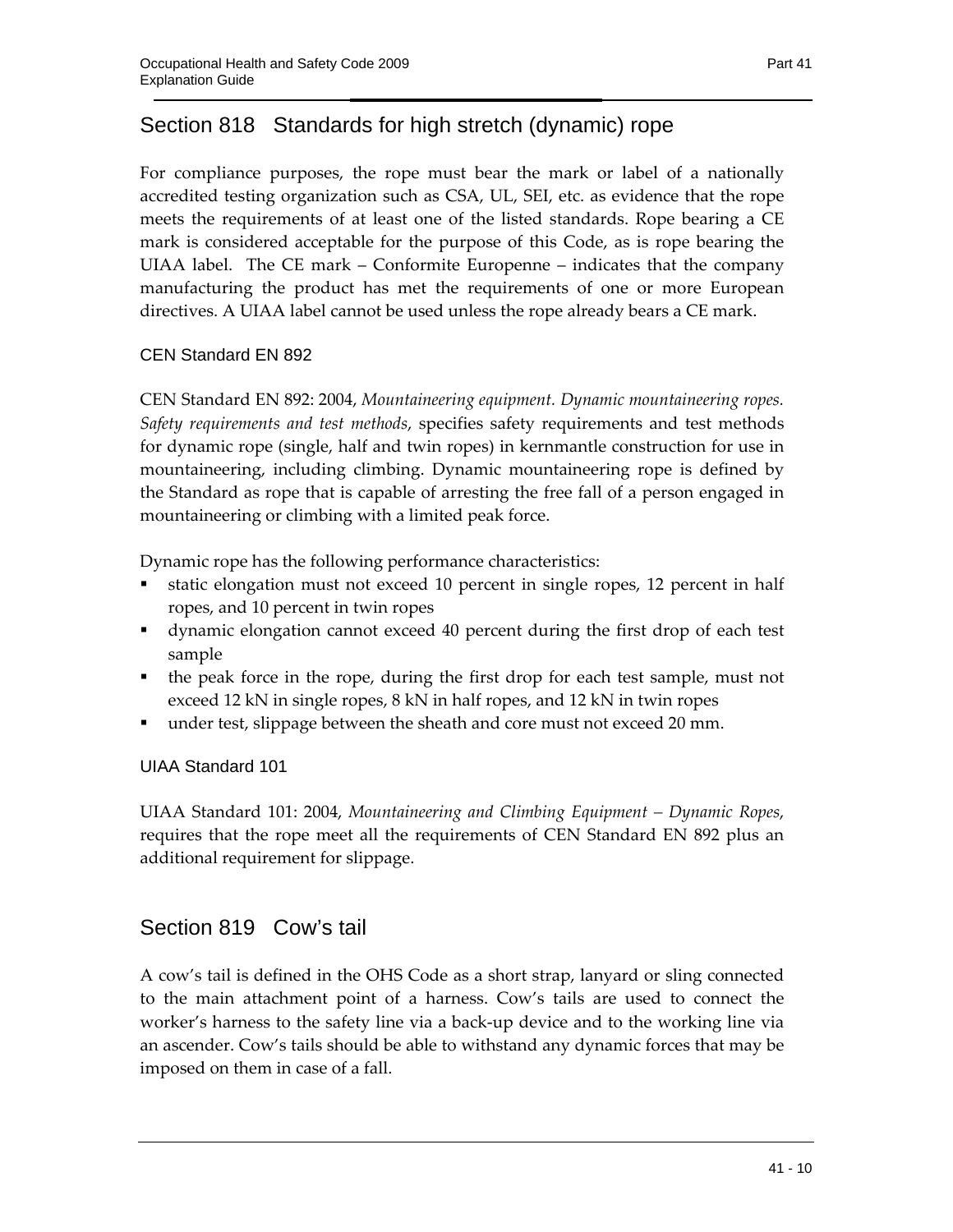While manufactured cow's tails are available, and therefore subject to a manufacturer's testing and quality assurance programs, many rope access workers create their own from short lengths of rope. If a cow's tail is made of rope (some are made of webbing), it must be made of dynamic kernmantle rope. The rope must be approved to CEN Standard EN 892: 2004 or UIAA Standard 101: 2004. Readers are referred to the explanation for section 818 for information about these standards.

If a cow's tail is not made of dynamic rope, it must be approved to CEN Standard EN 354: 2002, *Personal protective equipment against falls from a height – Lanyards*. This Standard specifies the requirements, test methods, marking, and information to be supplied by the manufacturer for non-adjustable and adjustable lanyards. The Standard allows lanyards to be made of synthetic fibre rope, wire rope, webbing or chain and limits their overall length to 2 m. Lanyards made from synthetic fibre ropes or webbing must be able to sustain a force of at least 22 kN without separating, tearing or rupture of any lanyard element. The force applicable to lanyards made of metallic material is 15 kN.

### Section 820 Removal from service

It is important that there is a procedure for ensuring that defective or suspect equipment that has been withdrawn from service does not get back into service without inspection and approval by a professional engineer or the manufacturer. Any equipment considered to be defective should be cut up or broken before being disposed of, to ensure that it cannot be retrieved and used again.

### Sections 821 and 822 Worker rescue

Rescue procedures are a vital part of an employer's safe work practices. The survival of an injured worker often depends on the speed of rescue and the care given to the casualty during and after rescue. As a result, the work site should be regularly assessed to anticipate emergency situations and to plan how any resulting rescues would be carried out. Specific rescue equipment should always be at the worksite.

Section 811 requires written procedures. After an arrested fall, the fallen worker remains suspended in mid-air from his or her full body harness, awaiting rescue. In most cases, the worker is not injured and can alter body position within the harness to be more comfortable.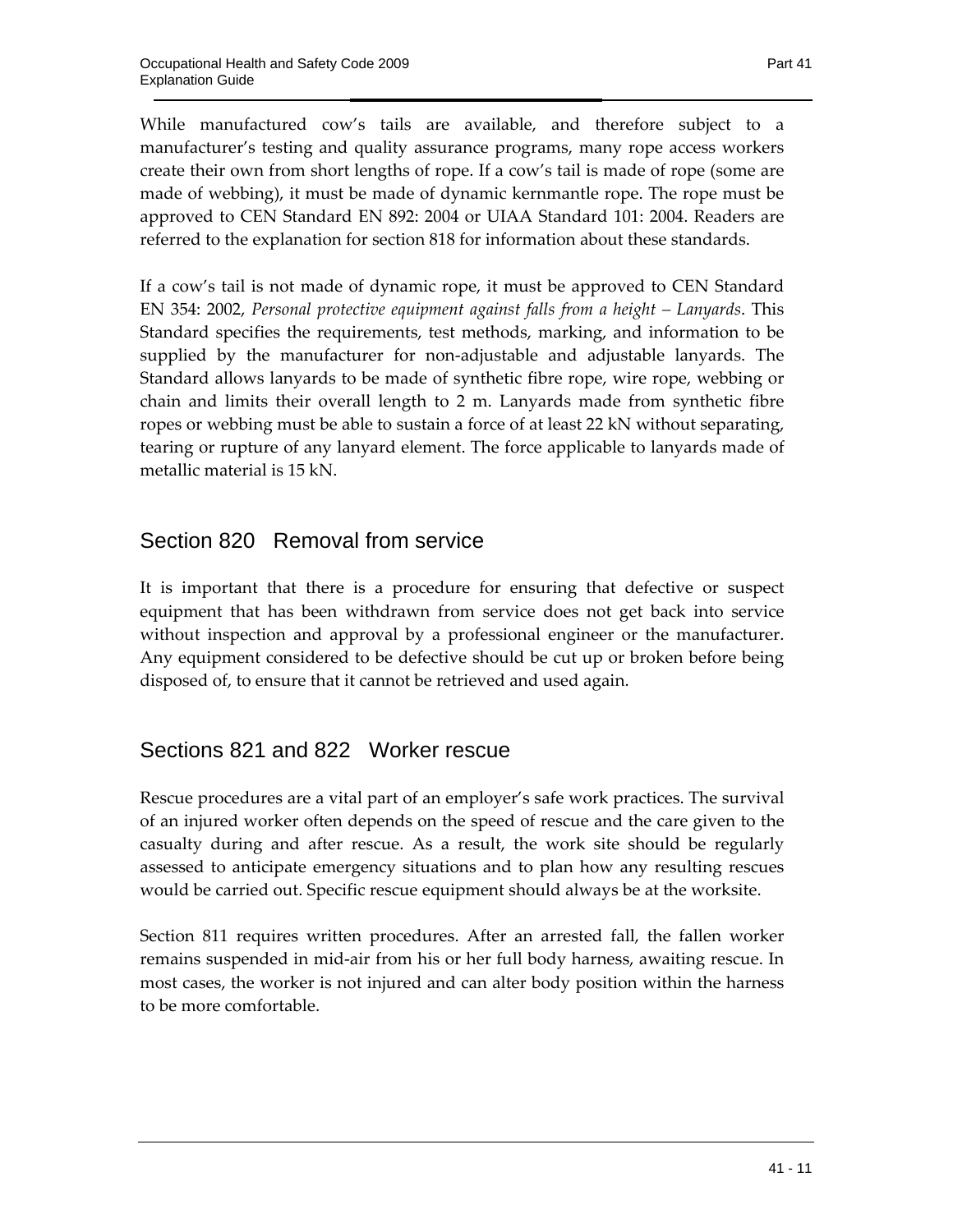Unfortunately, a worker suspended in an upright position with the legs dangling in a harness of any type is subject to what has come to be known as "suspension trauma". This is one of the reasons that the fall protection plan must include rescue procedures.

Suspension trauma death is caused by orthostatic incompetence. A soldier standing almost motionless at attention for a long period of time and then fainting is an example of the problem. What happens with ortostatic incompetence is that the circulation of blood is reduced because the legs are immobile and the worker is in an upright position.

Gravity pulls the blood into the lower legs, which have a very large storage capacity. Enough blood eventually pools in the legs that return blood flow to the right side of the heart is reduced. This causes blood supply problems for both the heart and the brain. Normally the person faints at this point and falls to the ground. Now that the person is horizontal, blood from the legs flows back to the heart and on to the rest of the body.

While suspended in a harness however, the worker cannot fall into a horizontal position. Fall victims can slow the onset of suspension trauma by pushing down forcefully with the legs, by positioning their body in a horizontal or slightly leg-high position, or by standing up.

However, the design of the harness, the attachment points used, and the presence of fall injuries may prevent these actions. The suspended worker faces several problems:

- (1) the worker is suspended in an upright posture with legs dangling;
- (2) the safety harness straps exert pressure on leg veins, compressing them and reducing blood flow back to the heart; and
- (3) the harness keeps the worker in an upright position, regardless of consciousness.

Rescue must happen quickly to minimize the dangers of suspension trauma. Time is of the essence because the suspended worker may lose consciousness in as few as five minutes.

If a worker is suspended long enough to lose consciousness, rescue personnel must be careful in handling such a person or the rescued worker may die anyway. This post-rescue death is apparently caused by the heart's inability to tolerate the abrupt increase in blood flow to the right side of the heart after removal from the harness. Current recommended procedures are to take from 30 to 40 minutes to move the victim from kneeling to a sitting to a laying down position. A physician should examine the rescued victim. Among other things, the reduction in blood flow while suspended can affect the kidneys and lead to permanent damage. For more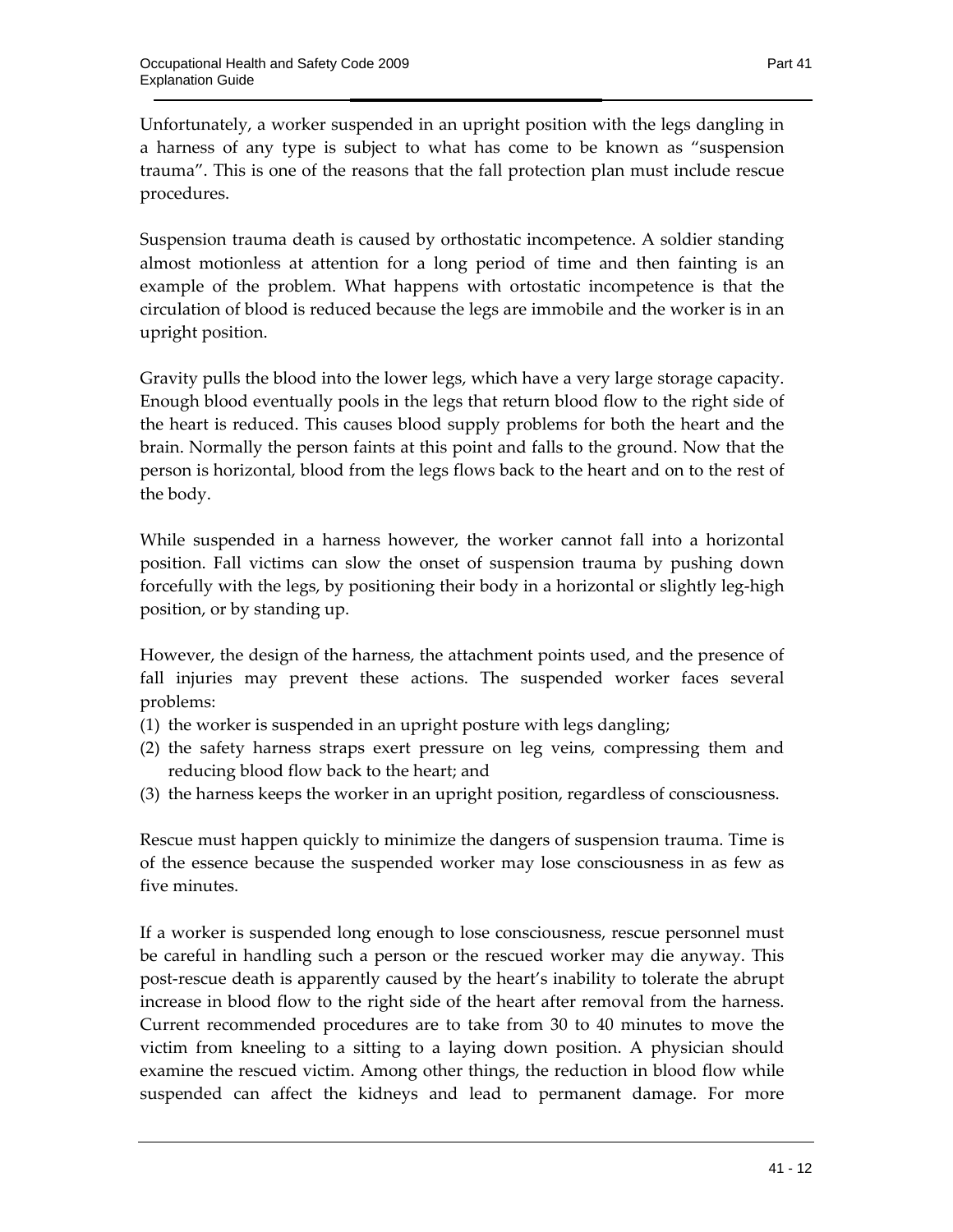information about suspension trauma, readers are referred to the sources listed below.

A motionless, suspended victim suggests serious injury and a rescue must be performed quickly. A non-breathing, motionless victim must be ventilated within four minutes of when they stop breathing in order to prevent irreversible brain damage. If a work platform or man basket is suspended from a crane or hoist, a fall protection plan must be in place for the rescue of the occupant(s) in the event that the crane or hoist is unable to lower the work platform or man basket.

For more information

**WWW.hse.gov.uk/research/crr\_htm/2002/crr02451.htm** 

Harness suspension: review and evaluation of existing information (A very comprehensive review of the topic, prepared for the Health and Safety Executive, United Kingdom)

 www.cdc.gov/elcosh/docs/d0500/d000568/d000568.html Will your safety harness kill you?

# **Industrial rope access work**

Industrial rope access work is defined in the OHS Code as work activities at height which incorporate a working line, safety line and a full body harness in combination with other devices that allow a worker to ascend, descend and traverse to and from a work area under his or her own control.

The advantage of industrial rope access work is primarily the speed at which workers can get to or from difficult locations. In some cases, the cost or difficulty of using other means of access can be prohibitive. Rope access tends to be at its most efficient when used for inspection and similar light to medium duty tasks such as

- inspection and testing surveys, non-destructive testing,
- maintenance and repair sealant installation, replacing cladding and glazing,
- cleaning and painting jet spray, spray/roller/brush painting, and
- geotechnical work surveying, rockfall prevention.

An industrial rope access system as required by the OHS Code requires two independently anchored vertical lifelines. One lifeline provides a means of primary support to the suspended worker – the working line. The other line provides backup security to the suspended worker should the working line fail or there is an equipment malfunction – the safety line. Both lifelines are used in conjunction with a full body harness and other ascent and descent devices whereby the suspended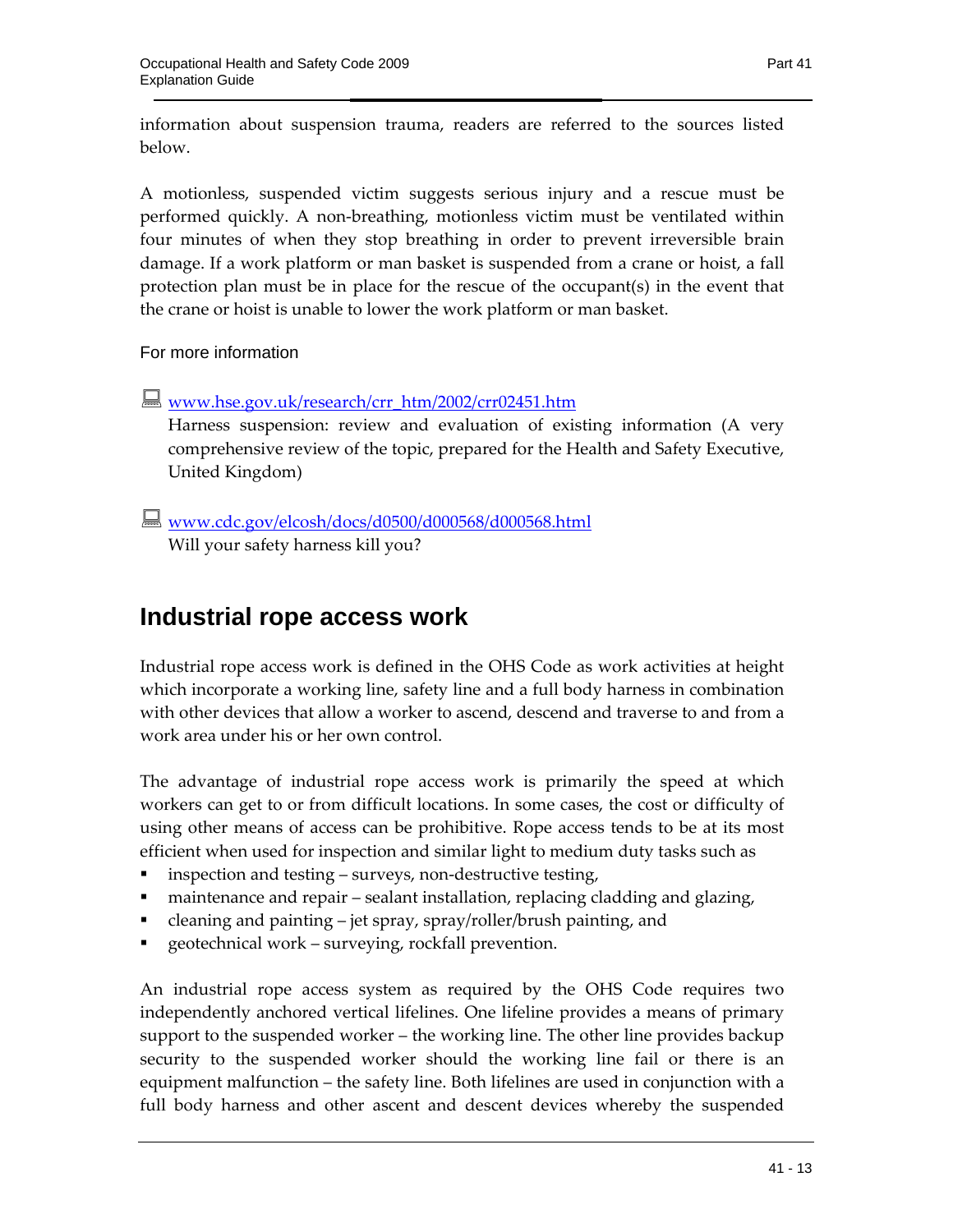worker, responsible for his or her own progression, can access a work area by means of ascent, descent or traversing the lifelines.

# **Safe work practices**

### Section 823 Recognized safe work practices

An employer is required to select and follow the safe work practices of one of the listed publications. An employer cannot blend together the safe work practices of two or more of the listed publications. The resulting practices might not be endorsed by any one of the referenced organizations and could create unsafe situations for workers.

While some employers may feel that this requirement places restrictions on what an employer can do in terms of safe work practices, the listed safe work practices constitute industry recognized best practices, have proven to be safe after many years of use, take the guesswork out of what an employer needs to follow, and create a defined minimum standard against which an employer' operations can be assessed.

### Section 824 Conflicting requirements

The requirements of some of the reference publications listed in section 823 may conflict with the requirements of the OHS Code. This section clarifies which requirement takes precedence.

### Section 825 Two workers per team

Workers must work in teams of at least two, one of whom should be competent to supervise.

### Section 826 Worker competency

Safe and competent rope access workers require a combination of both training and practical experience hours. Competent workers must be adequately qualified, suitably trained, and have sufficient experience to perform their work safely. Working a minimum number of hours at height helps ensure that workers meet the third component – sufficient experience – of the competency requirement. Documenting those hours in a logbook (see section 827) provides a record to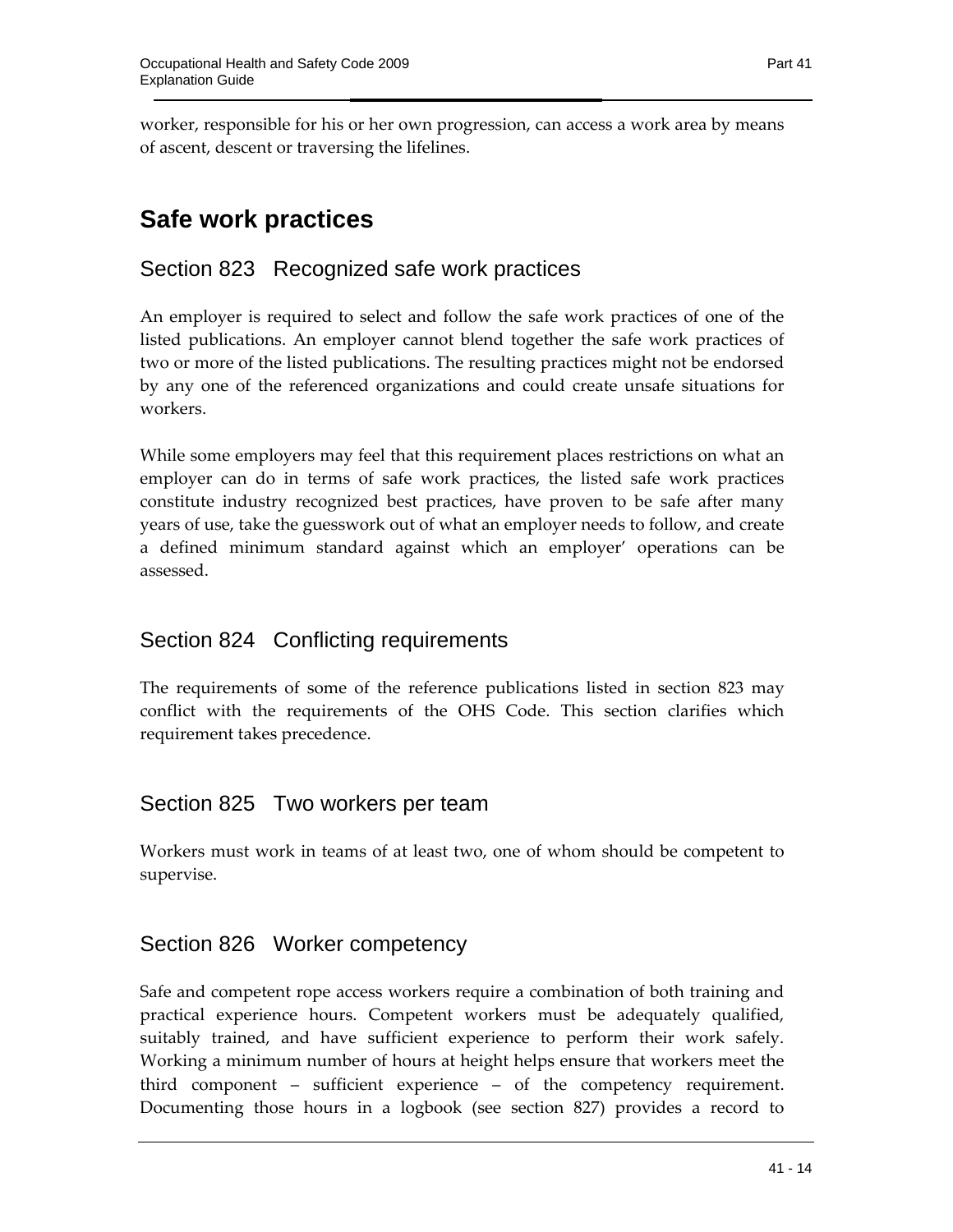employers of the practical experience hours a worker has gained while working at height.

Despite adopting the safe work practices of the Industrial Rope Access Trade Association (IRATA), the Society of Professional Rope Access Technicians (SPRAT) and the Australian Rope Access Association (ARAA,) and the technical skills and practical experience hours of these organizations, worker certification by these organizations remains optional at this time for industrial rope access workers in Alberta  $-$  it is not a mandatory requirement to be certified by one of these organizations. Requiring certification by these organizations would tie Alberta workers to having to become members of one or more of these associations, may limit worker access to training programs, and might prevent agencies presently involved in worker training from entering the industrial rope access training market.

Embracing the safe work practices, technical skill requirements, and practical experience hours of these organizations will help ensure the safety of workers engaged in work at height. By making worker certification by these organizations optional, employers can employ non-certified workers as long as the employer can assess a worker's competency against the stated requirements and the worker meets those requirements. This is the same worker competency model followed elsewhere in the OHS Code.

The employer is responsible for ensuring that workers performing industrial rope access work have the skills referred to in section 812, appropriate to the level of work assigned. The OHS Code considers a worker to be competent if the worker meets the following three conditions:

- (1) adequately qualified the worker has some type of qualification, usually earned through a formal education program, training course, etc., or a combination of education and practical experience. With certain exceptions such as professional designations e.g. professional engineer, nurse, physician, etc., or other legal requirement involving qualifications, the employer is responsible for evaluating and deciding if a worker is adequately qualified. The employer should be able to justify the basis on which a worker is considered to be "adequately qualified";
- (2) suitably trained the worker must have training that is appropriate to the tasks, equipment, etc., that will be performed or used. The employer is responsible for evaluating and deciding if a worker is suitably trained. The employer should be able to justify the basis on which a worker is considered to be "suitably trained"; and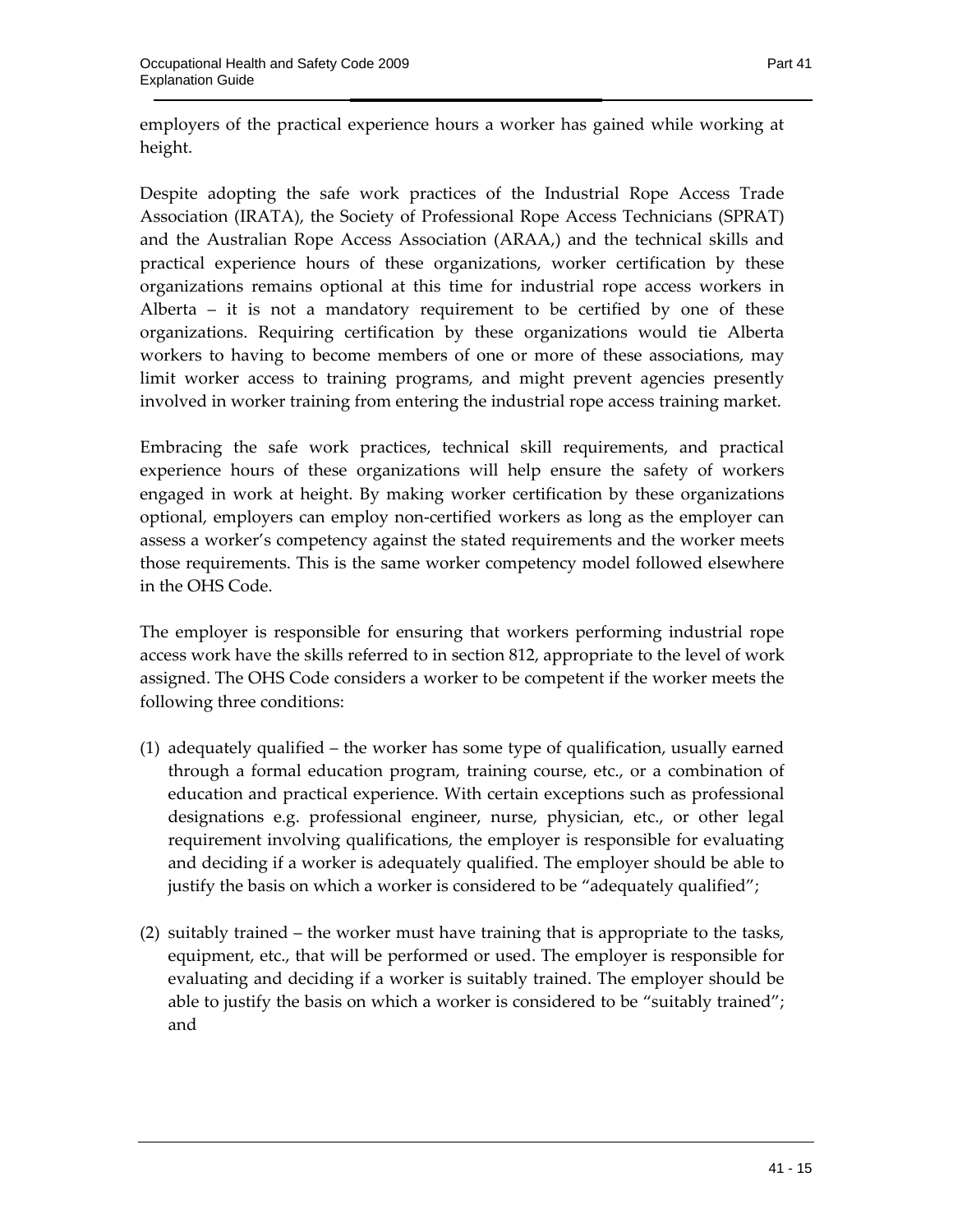(3) with sufficient experience to safely perform work without supervision or with only a minimal degree of supervision – determining whether a worker has sufficient experience to safely perform work is the employer's responsibility. A worker's qualifications, training and experience are no guarantee that work will be performed safely. The employer should be able to justify the basis on which a worker is considered to have "sufficient experience".

In cases where an employer is unable or unwilling to assess the competency of a worker planning to perform industrial rope access work against these criteria, a worker performing industrial rope access work would be considered to meet the requirements if the worker possessed a valid certificate from

- (a) IRATA, appropriate to the level of work being performed,
- (b) SPRAT, appropriate to the level of work being performed, or
- (c) ARAA, appropriate to the level of work being performed.

An employer in the situation described could simply require that his or her workers be certified, eliminating the employer's need to assess the worker's competency.

#### Section 827 Worker's personal logbook

Worker logbooks are a mandatory requirement of industrial rope access workers. The logbook concept is an essential component of modern industrial rope access. A worker's logbook should be considered a tool that an employer or prospective employer can use to verify and quantify the work history of the rope access worker.

The logbook should clearly indicate the duration and nature of the work performed as well as the access techniques employed by the worker. Given the freelance nature of rope access workers, the logbook accompanies the worker and details the breadth and experience of the worker.

Personal logbooks are not a new type of requirement for the OHS Code. Part 31 of the OHS Code requires that commercial divers maintain a personal logbook of their dives. The logbook maintained by workers engaged in industrial rope access work must include the following entries:

- (a) the date on which the work was performed;
- (b) type of work, including access method the nature of the task performed e.g. non-destructive testing (NDT), inspection, window cleaning or painting, as well as a brief description of the access method used e.g. vertical rope work, traversing, fall arrest climbing, equipment maintenance, etc.
- (c) the type of structure worked on e.g. flare stack 30 m tall, high rise building 100 m tall, etc., and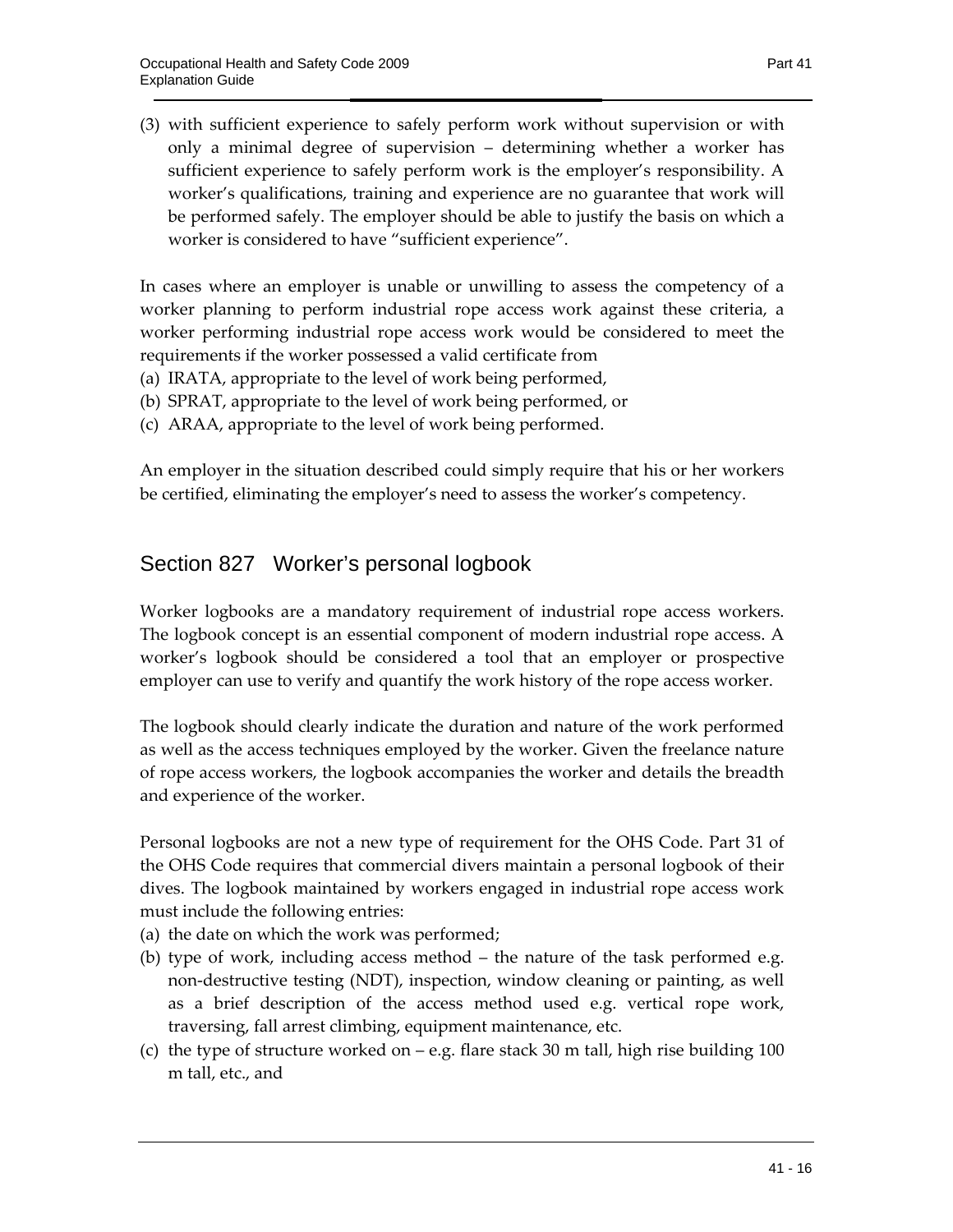(d) hours worked – this includes only those hours worked using rope access techniques including rigging, equipment maintenance and inspection. Work using fall arrest methods is of relevance only if used in combination with rope access. The number of hours logged will not necessarily be the number of hours spent at the worksite or the time shown on time sheets.

The rope access supervisor or worksite manager must sign each logbook entry.

Although not required by this section, the logbook can also be used as a means of documenting the rope access and other training that an industrial rope access worker receives.

#### Section 828 Maximum arrest force, clearance

The behaviour of load components in the system, such as dynamic cow's tails, loadlimiting back-up devices and the extension of the low-stretch rope, can help absorb any forces generated, should there be a limited fall. However, the system generally should be designed to avoid this i.e. it should function as a work positioning system.

Rather than stating a restrictive free fall distance, this section allows a worker to fall an unspecified distance as long as three conditions are met:

(a) *the maximum arresting force on the worker is limited to 6 kN –* maximum arresting force is the short-duration (milliseconds to tenths of a second), peak dynamic force acting on a worker's body as the worker's fall is arrested. The maximum arresting force to which a worker can be exposed during fall arrest in Alberta is limited to 6 kN (1800 pounds-force).

Research studies have shown that the short duration forces that happen during fall arrest are unlikely to cause injury if they act vertically upwards through the buttocks and spine and are limited to no more than 9 kN (2000 pounds-force). The 6 kN limit is therefore considered safe but, as was discovered during the studies, is subject to the following conditions:

- (i) the maximum arresting force is applied upwards through the pelvic area;
- (ii) the worker's physical condition is sufficient to withstand such a jolt; and
- (iii) the duration of the maximum arresting force is limited to a fraction of a second;
- (b) *the worker is prevented from striking a lower surface that could cause injury*, unless preventing this possibility exposes the worker to other greater hazards; and
- (c) *the swing-fall hazard is minimized*.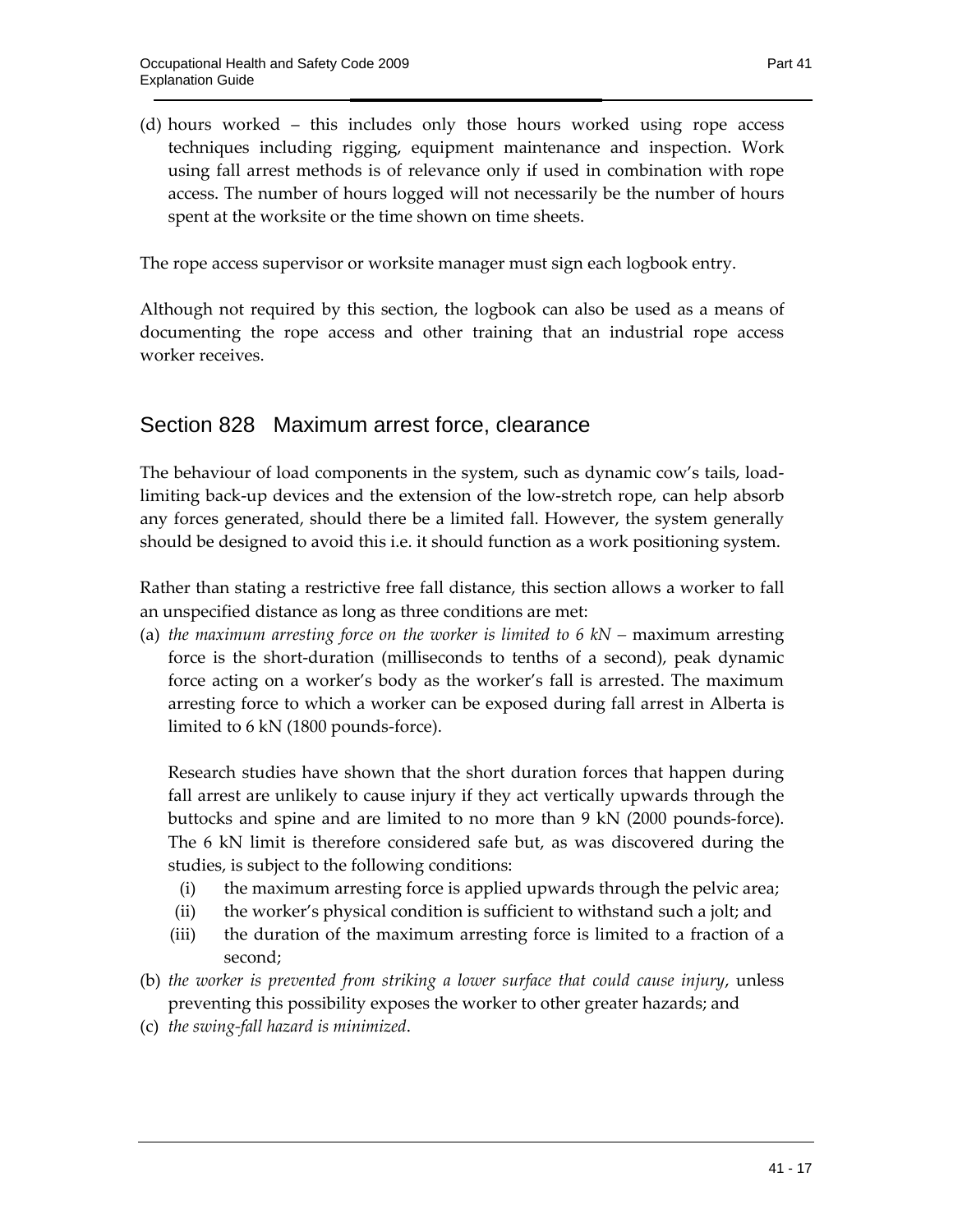Anchors should be unquestionably reliable i.e. "bomber" or "bomb-proof". The strength of all anchors should be not less than 16 kN per worker attached. However, where this is not practicable, an anchor can be "de-rated" to have an ultimate load capacity of two times the estimated maximum arresting force created by a fall in the direction of the rope pull.

### Section 830 Safety line

An industrial rope access system as required by the OHS Code requires two independently anchored vertical lifelines. One lifeline provides a means of primary support to the suspended worker – the working line. The other line provides backup security to the suspended worker should the working line fail or there is an equipment malfunction – the safety line. Both lifelines are used in conjunction with a full body harness and other ascent and descent devices whereby the suspended worker, responsible for his or her own progression, can access a work area by means of ascent, descent or traversing the lifelines.

As shown in Figure 41.1, it is appropriate for the worker's safety line to be connected to the sternal or frontal attachment point of the worker's full body harness. Unlike a full body harness used in industrial-type fall protection, a dorsal D-ring is not used.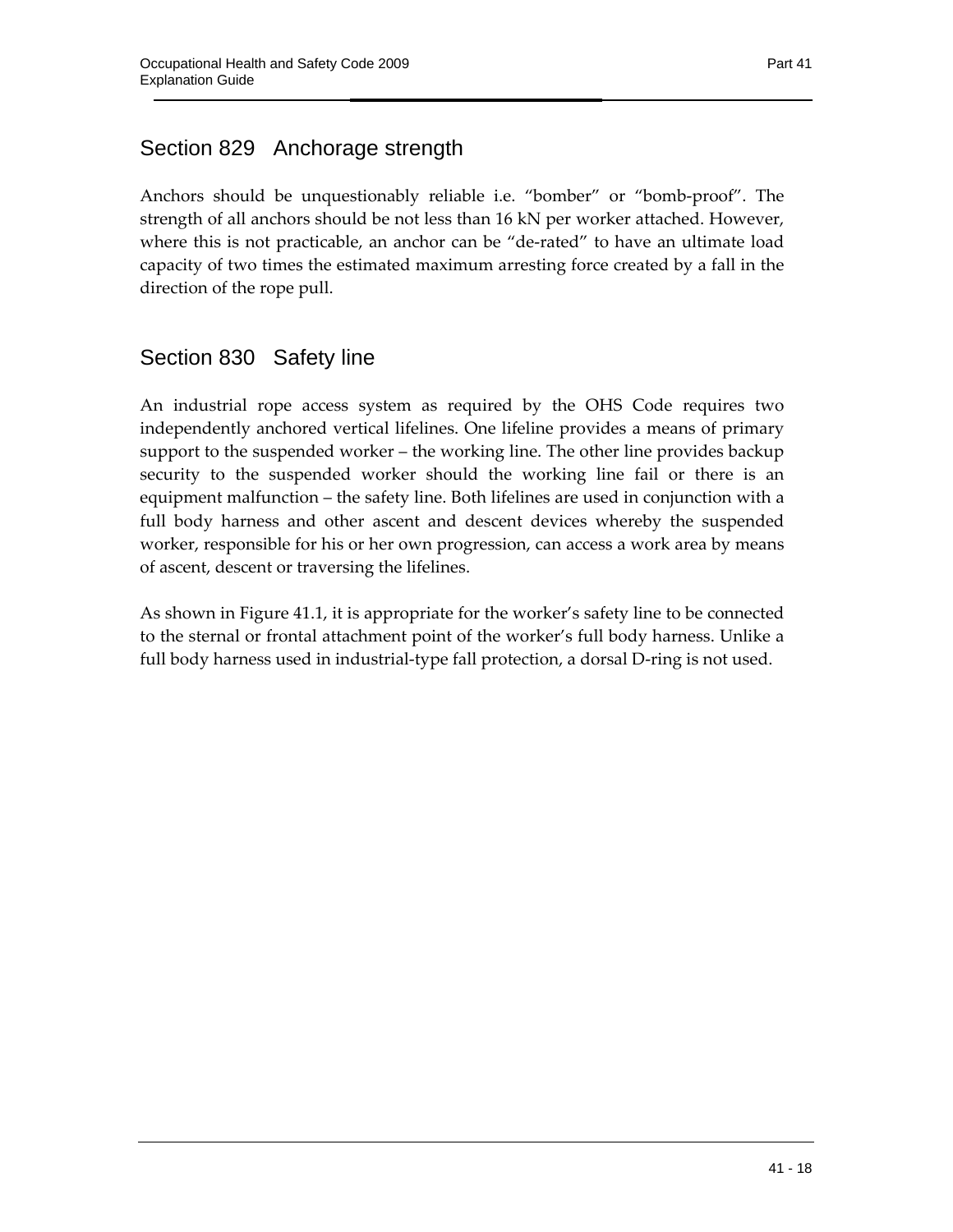



### Section 831 Head protection

Subsection 831(1) Headwear standards – lateral impact

If there is a foreseeable danger of injury to a worker's head during industrial rope access work, head protection must be worn. The type worn may vary based on whether a worker is likely to sustain a lateral impact to the head or not. For compliance purposes, industrial protective headwear intended for use where there is a significant possibility of lateral impact to the head must meet the requirements of one of the listed standards. Lateral impact occurs when an object strikes the headwear from any direction other than directly above. The headwear must be of the appropriate Class for the type of work being performed.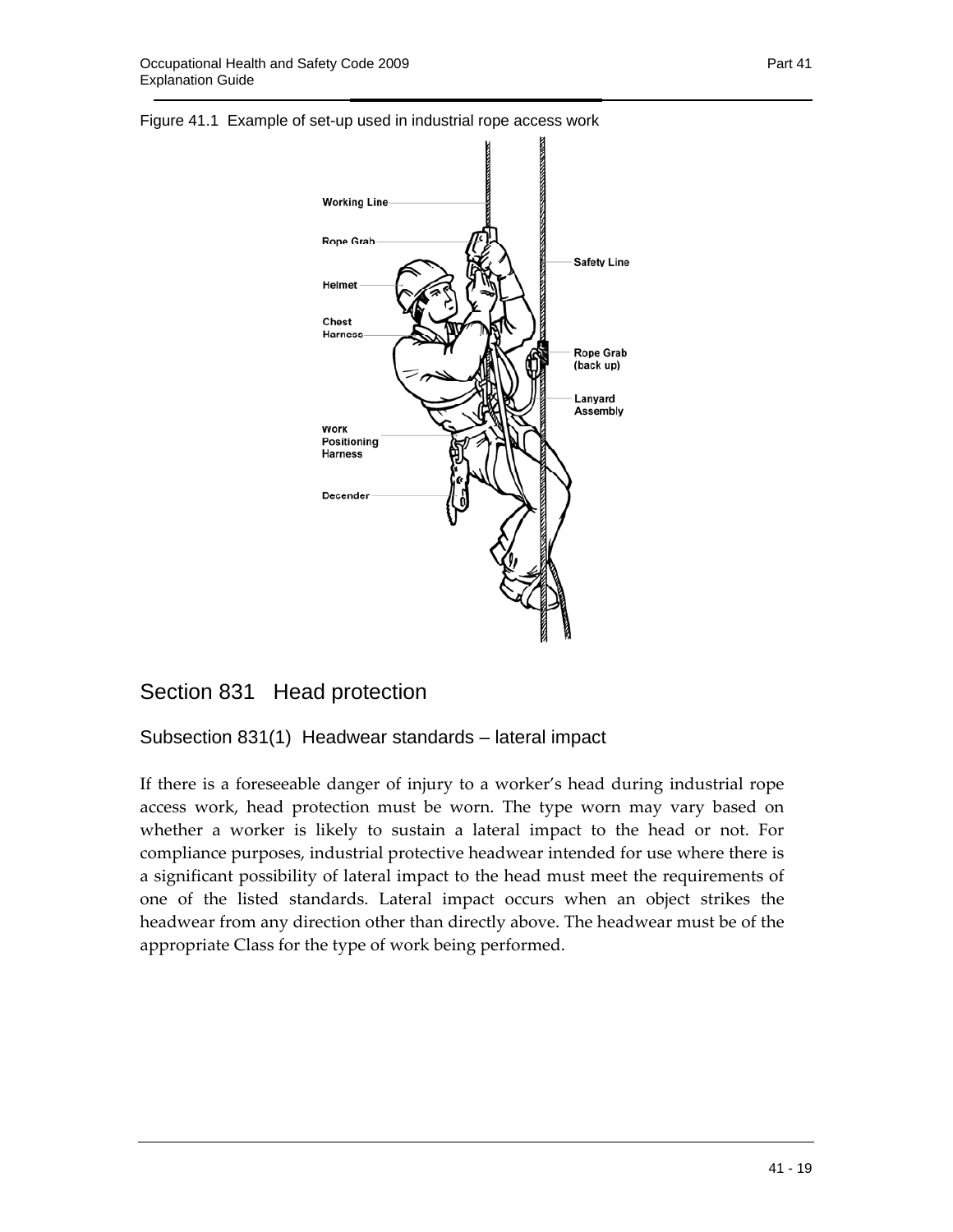CSA Standard Z94.1-05, *Industrial Protective Headwear*, applies to headwear intended to protect the heads of industrial workers. The Standard defines the areas of the head that are to be protected and includes basic performance requirements for impact protection, object penetration, stability and dielectric properties (the ability of a material to resist the passage of electric current).

The Standard divides protective headwear into three Classes according to its intended use:

- (a) *Class G (General Use)* this Class is intended to provide workers with protection against impact and penetration. This headwear is non-conducting and must pass a 2200 V dielectric-strength test. This protective headwear provides limited protection against electric shock.
- (b) *Class E (Electrical Trades)*  this Class is intended to provide workers with protection against impact and penetration. This headwear is non-conducting and must pass a 20,000 V dielectric-strength test. This headwear provides improved protection against electric shock following accidental contact between the headwear and exposed energized electrical sources.
- (c) *Class C (Conducting Headwear)*  this Class is intended to provide the user with protection against impact and penetration only.

Protective headwear meeting the CSA requirements may have a brim around the entire circumference of the shell or have a partial brim with a peak.

#### ANSI Standard Z89.1

Type II helmets that meet ANSI Standard Z89.1-2003, *American National Standard for Industrial Head Protection*, may also be used at the workplace. The ANSI Standard applies to protective helmets intended to provide limited protection for the head against impact, flying particles, electric shock or any combination of these hazards.

The Standard divides protective helmets into two types and three classes according to their intended use. Type I helmets are intended to reduce the force of impact resulting from a blow only to the top of the head. Type II helmets are intended to reduce the force of impact resulting from a blow that may be received off-centre or to the top of the head. The three classes are as follows:

(a) *Class G (General Use)* – this Class is intended to reduce the danger of contact exposure to low voltage conductors and must pass a 2200 V dielectric-strength test.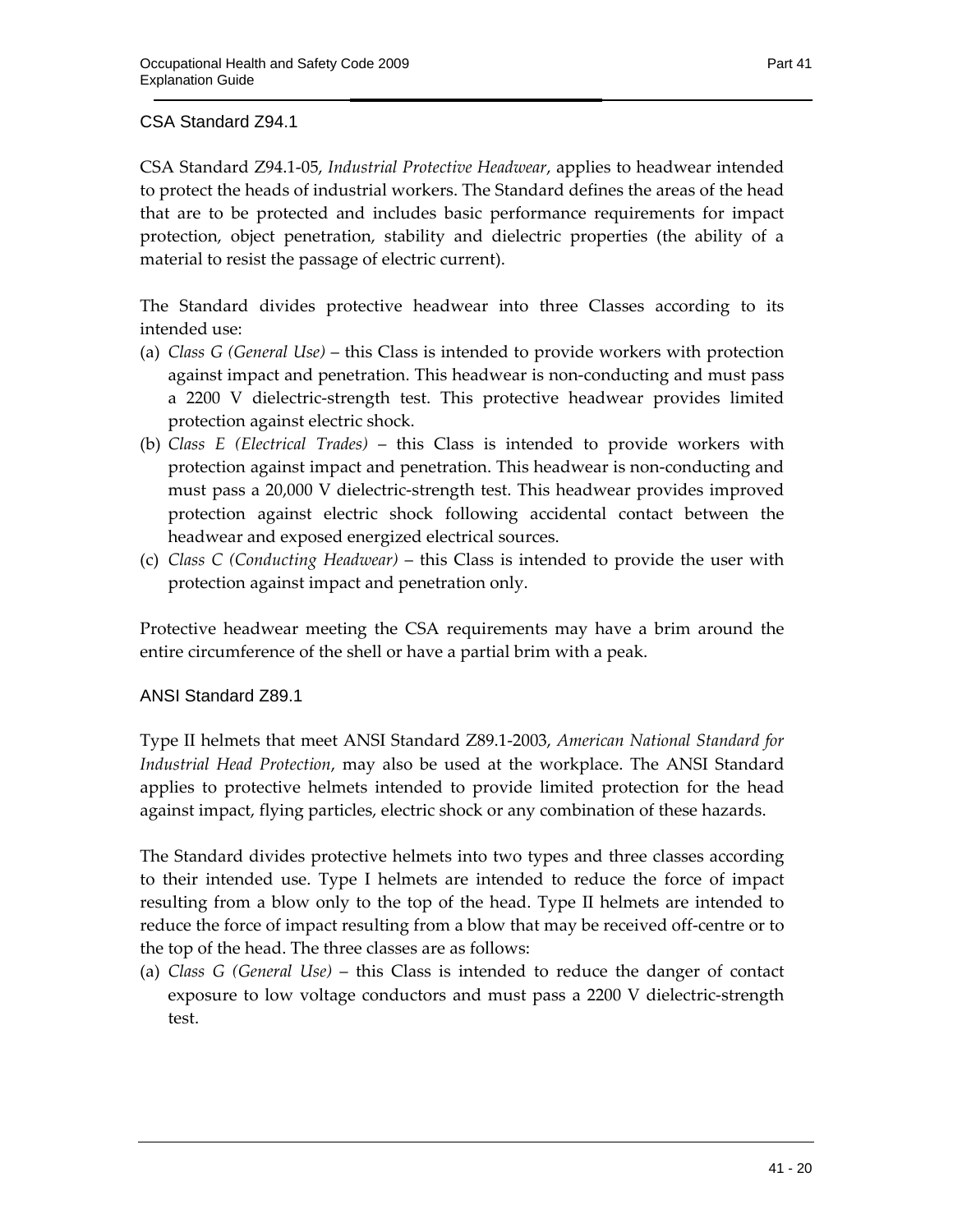- (b) *Class E (Electrical Trades)*  this Class is intended to reduce the danger of contact exposure to high voltage conductors and must pass a 20,000 V dielectric-strength test.
- (c) *Class C (Conductive no electrical protection)* this Class is designed specifically for lightweight comfort and impact protection. This Class is usually manufactured from aluminum and offers no dielectric protection.

ANSI types and classes are combined to provide products classified as Type I, Class G or Type II, Class E, etc. Helmets meeting the ANSI requirements may have a brim around the entire circumference of the helmet shell or have a partial brim with a peak.

#### CEN Standard EN 12492

CEN Standard EN 12492: 2000, *Mountaineering equipment – Helmets for mountaineers – Safety requirements and test methods*, specifies safety requirements and test methods for safety helmets for use in mountaineering. Because they are intended for mountaineering, helmets meeting the requirements of this standard can only be used for industrial rope access work if the manufacturer's specifications allow the helmet to be used for industrial work at height.

The Standard requires a helmet

- to have a retention system with three separate points of attachment to the shell. The helmet must have a chin strap,
- to be ventilated, and
- to be able to withstand a specified impact force delivered to the top, sides and rear of the helmet. The force transmitted to the headform must not exceed 10 kN.

#### UIAA Standard 106

UIAA Standard 106: 2004, *Mountaineering and Climbing Equipment – Helmets*, requires that the helmet meet all the requirements of CEN Standard EN 12492 but that the value of impact force transmitted to the headform during testing be limited to 8 kN rather than the 10 kN specified in CEN Standard EN 12492. Because they are intended for mountaineering, helmets meeting the requirements of this standard can only be used for industrial rope access work if the manufacturer's specifications allow the helmet to be used for industrial work at height.

#### Subsection 831(2) Helmet standards – lateral impact unlikely

If the possibility of lateral impact to the head is unlikely, the headwear can meet the requirements of one of the standards listed in this subsection. Because helmets designed for lateral impact protection are subjected to impact tests to the crown, the majority of the standards listed in subsection 831(1) also appear here. Readers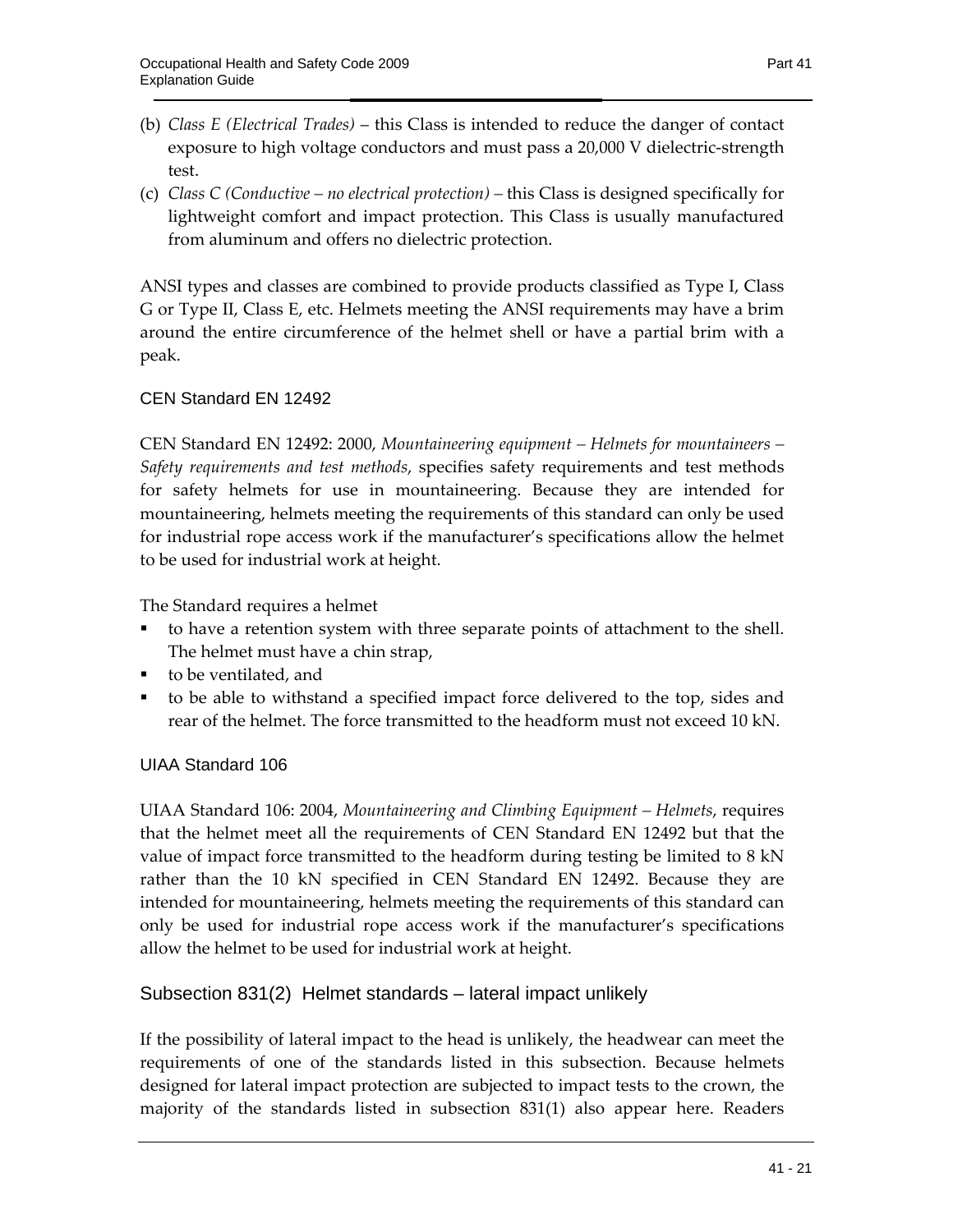should refer to that subsection for information about each of those standards. The only standard not included in that subsection but which appears in this subsection is CEN Standard EN 397: 2006, *Industrial safety helmets*.

This Standard specifies physical and performance requirements, methods of test and marking requirements for industrial safety helmets. The mandatory requirements apply to helmets for general use in industry. This Standard requires the following of a helmet:

- ventilation holes in the helmet shell are optional
- the helmet must be able to withstand a specified impact force delivered to the top of the helmet. The force transmitted to the headform must not exceed 5 kN
- the chin strap must open when subjected to a force ranging between 150 and 250 N
- optional requirements include a low temperature test, very high temperature test, electrical resistance, lateral deformation, and molten metal splash.

### Section 832 Headwear retention system

To ensure that the protective headwear remains on the worker's head despite his or her position or orientation while working, the protective headwear must have a retention system. The retention system must have at least three separate points of attachment to the helmet shell and must include a chin strap.

#### Section 833 Worker to secure headwear

The employer must ensure that workers secure their protective headwear according to the manufacturer's specifications.

### Section 834 Full body harness

For compliance purposes, the full body harness must bear the mark or label of a nationally accredited testing organization such as CSA, UL, SEI, etc. as evidence that the full body harness meets the requirements of at least one of the listed Standards. A full body harness bearing a CE mark is considered acceptable for the purposes of this Code, as is a full body harness bearing the UIAA label. The CE mark – Conformite Europenne – indicates that the company manufacturing the product has met the requirements of one or more European directives. A UIAA label cannot be used unless the full body harness already bears a CE mark.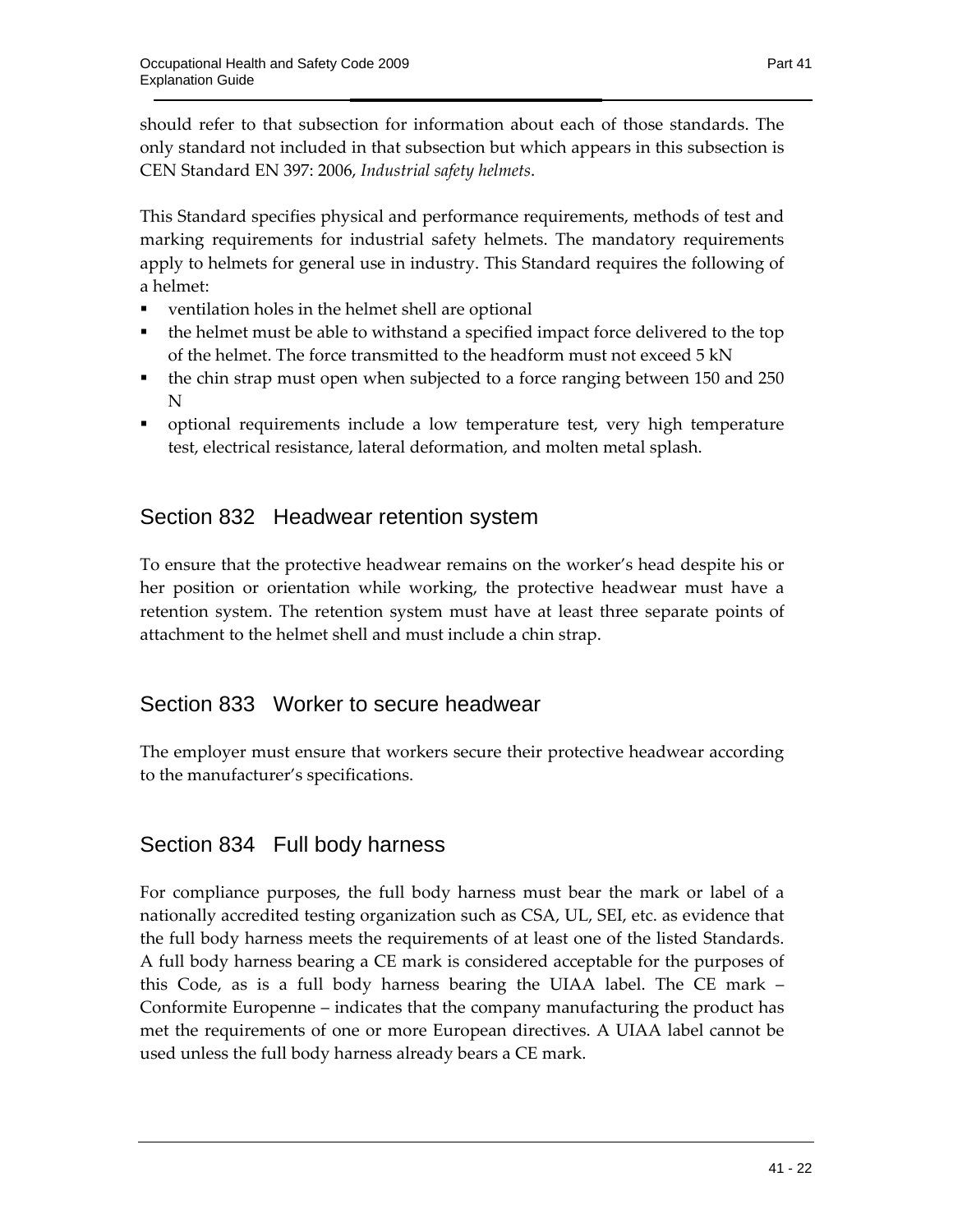Each of the listed harness standards recognizes the use of a sternal attachment point for rope access work.

#### NFPA Standard 1983

NFPA Standard 1983: 2006, *Standard on Fire Service Life Safety Rope, Harness and Hardware,* as a Class III harness. A Class III life safety harness is one that fastens around the waist, around the thighs or under the buttocks and is designed for rescue where two-person loads may be encountered and inverting may occur. A Class III life safety harness must meet the following requirements:

- all webbing, stitching and riveting must withstand a tensile test of at least 6000 lbs-force without failure
- fibre used in the construction of the harness, including webbing, thread, and labels must have a melting point of at least 400°F
- drop testing is done in accordance with ANSI Standard A10.14, using a 300-lb manikin

#### CEN Standard EN 361

CEN Standard EN 361: 2007, *Personal protective equipment against falls from a height – Full body harnesses*, specifies the requirements, test methods, marking, information supplies by the manufacturer and packaging for full body harnesses. Drop testing involves both feet first and head first drops of a 100 kg mass through a free fall distance of 4 m.

#### ANSI Standard Z359.1

ANSI Standard Z359.1-2007, *Safety requirements for personal fall arrest systems, subsystems and components*, establishes requirements for the performance, design, marking, qualification, instruction, training, inspection, use, maintenance, and removal from service of connectors, full body harnesses, lanyards, energy absorbers, anchorage connectors, fall arresters, vertical lifelines, and self-retracting lanyards comprising personal fall arrest systems for users within the capacity range of 130 to 310 pounds (59 to 140 kg).

## **Connecting components**

#### Section 835 Standards

For compliance purposes, the connector must bear the mark or label of a nationally accredited testing organization such as CSA, UL, SEI, etc. as evidence that the connector meets the requirements of at least one of the listed standards. A connector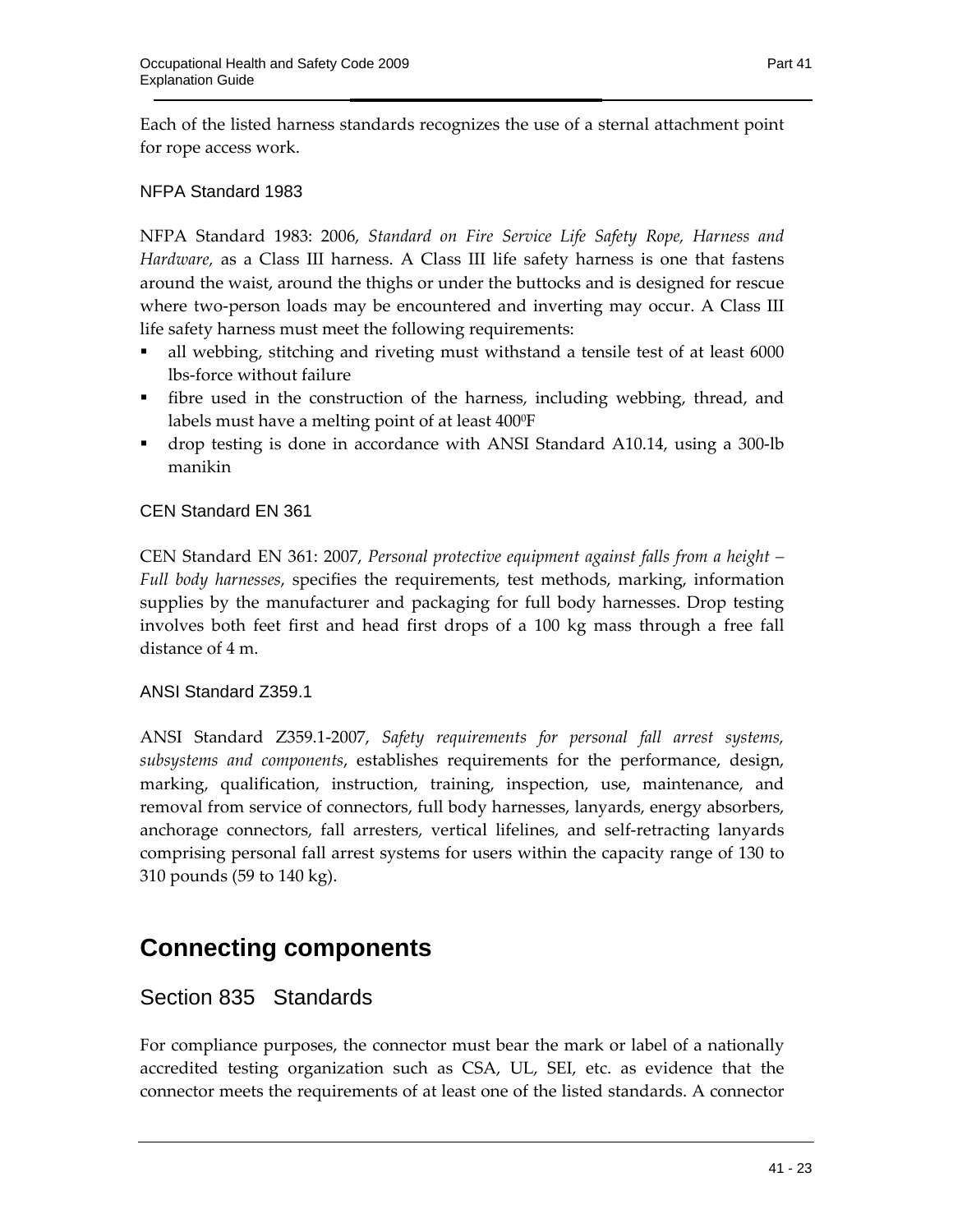bearing a CE mark is considered acceptable for the purposes of this Code, as is a connector bearing the UIAA label. The CE mark – Conformite Europenne – indicates that the company manufacturing the product has met the requirements of one or more European directives. A UIAA label cannot be used unless the connector already bears a CE mark.

#### CEN Standard EN 362

CEN Standard EN 362: 2004, *Personal protective equipment against falls from height. Connectors, s*pecifies the requirements, test methods, instructions for use and marking for connectors. Connectors according to this Standard are used in work positioning and fall arrest systems specified in EN Standard EN 358 and EN Standard 363 respectively. Lanyards with connectors as terminations are specified in EN Standard 354.

The Standard defines a connector as a connecting element or component of a system. Carabiners are one type of connector covered by the Standard. To reduce the probability of unexpected opening, connectors covered by the Standard must be selfclosing and self- or manual locking. They must be capable of being opened only by at least two consecutive deliberate manual actions.

Connectors tested according to the Standard must be able to withstand a static strength test of at least 15 kN without tearing or rupture.

#### CEN Standard EN 12275

CEN Standard EN 12275: 1998, *Mountaineering equipment. Connectors. Safety requirements and test methods*, specifies safety requirements and test methods for connectors used in mountaineering including climbing. This Standard defines "connector" as a device that can be opened, allowing a mountaineer to link himself or herself directly or indirectly to an anchor. Connectors are classified as types B (basic connector), H (HMS connector), K (Klettersteig connector), A (specific anchor connector), D (directional connector, excluding anchor connectors), Q (screwed gate connector  $-$  Quicklink), and  $X$  (oval connector). Depending on the type of connector, the minimum static strength required along the major axis of the connector with the gate closed ranges from 20 kN to 25 kN, although type X connectors require a minimum strength of 18 kN.

#### UIAA Standard 121

UIAA Standard 121: 2004*, Mountaineering and Climbing Equipment – Connectors,* requires that the connector meet all the requirements of CEN Standard EN 12275 and for type K connectors, additional strength and dimensional requirements are imposed.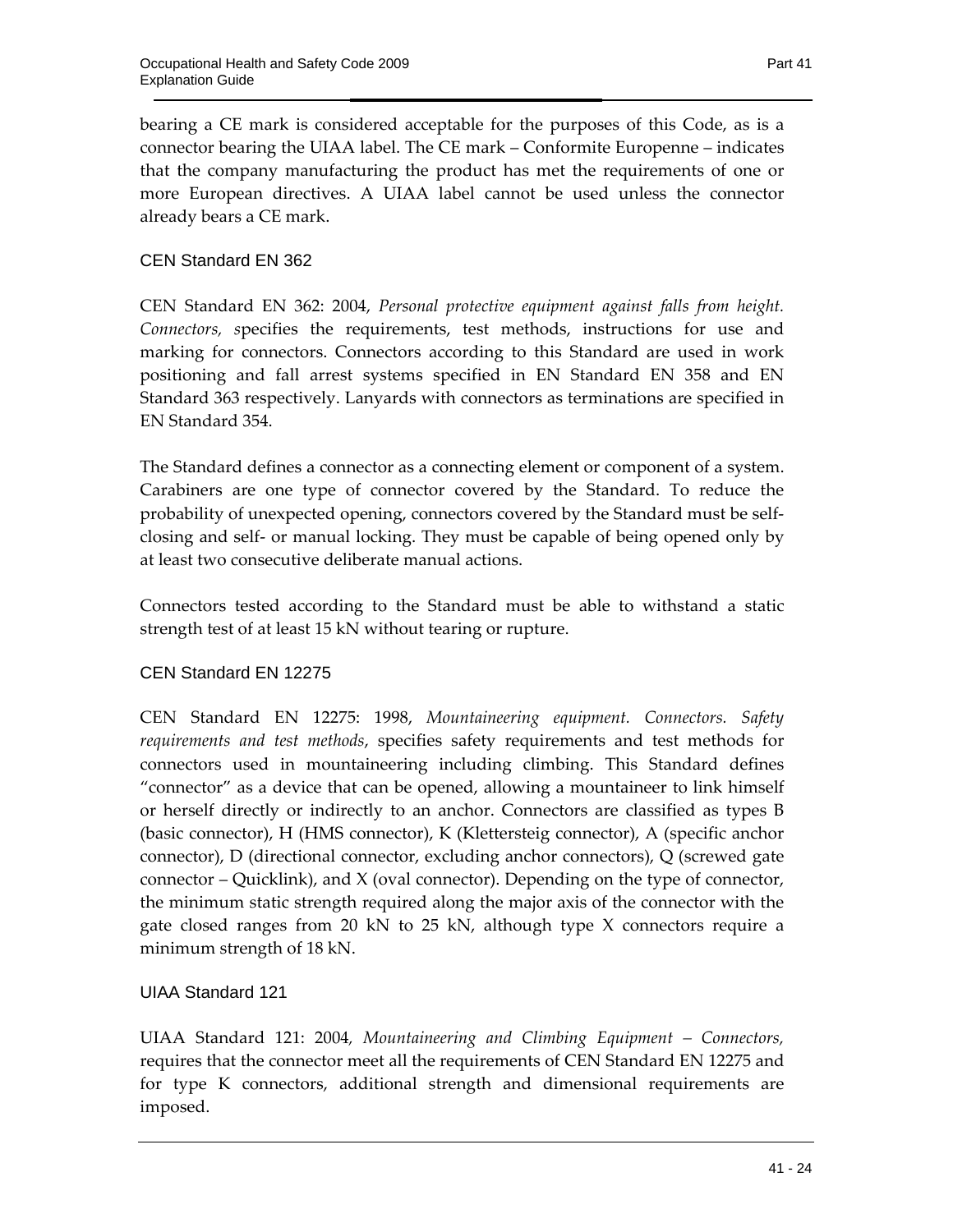#### CSA Standard Z259.12

CSA Standard Z259.12-01 (R2006), *Connecting Components for Personal Fall-Arrest Systems*, sets out design and performance requirements, test methods, and requirements for marking and labelling individual connecting components used as part of a personal fall arrest system (PFAS). This Standard applies to components that are

- (a) used in the interconnection of a complete unit referred to in other published Standards and/or projected Standards related to PFAS;
- (b) intended to be used as the primary single link to a permanent anchorage connector; and
- (c) intended to be used as a primary attachment point between two or more subsystems, as described and certified under other Standards related to PFAS.

According to the Standard, the term "connectors" refers to carabiners, D-rings, Orings, oval rings, self-locking connectors and snap hooks used to interconnect the components of a personal fall arrest system. To comply with the CSA Standard, only snap hooks and carabiners that are self-closing and self-locking can be used as interconnecting hardware in fall arrest systems. For these connecting components to be acceptable for use, their gates require at least two consecutive, deliberate actions to open.

#### NFPA Standard 1983

Chapter 5 of NFPA Standard 1983: 2006, *Standard on Fire Service Life Safety Rope, Harness, and Hardware, s*pecifies design, labelling and performance requirements for connectors such as buckles, rings and snap-links. In terms of strength performance,

- (a) load-bearing hardware must withstand not less than a 1200 lbs-force tensile test without permanent deformation,
- (b) buckles must withstand a tensile test of not less than 5000 lbs-force without failure,
- (c) rings must withstand a tensile test of not less than 5000 lbs-force without failure, and
- (d) snap-links must withstand a tensile test of not less than 5000 lbs-force without failure when tested in manner of function.

#### Section 836 Acceptable styles of carabiners

Auto-locking and auto-closing carabiners reduce the likelihood of a carabiner being unintentionally left open, resulting in a potential worker injury or death. However, this type of carabiner may not be appropriate in all situations e.g. manipulating a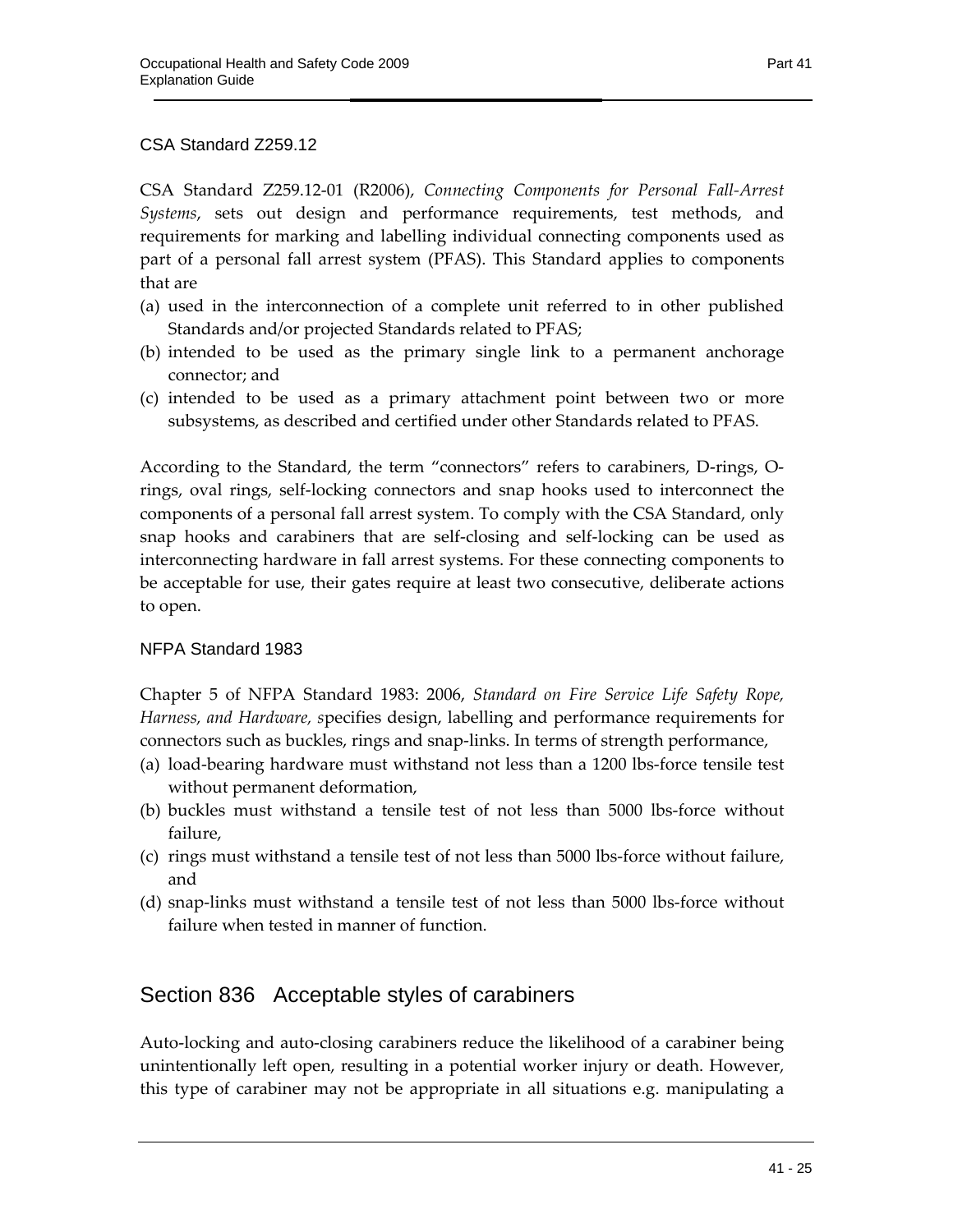screw-gate carabiner while wearing welding gloves or cold weather gloves/mittens can be much easier than trying to manipulate a self-locking, self-closing carabiner under the same conditions. As a result, screw-gate type carabiners that lock manually are acceptable for use in industrial rope access systems.

Non-locking carabiners are not allowed for use in industrial rope access systems.

### Section 837 Ascenders

An ascender is a rope adjustment device which, when attached to an anchor line of appropriate type and diameter, locks under load in one direction and slides freely in the opposite direction. Ascenders are normally used to ascend the working line or position the worker on the working line.

Ascenders used in industrial rope access systems must be approved to one or more of the listed standards. Compliance with these standards reduces the likelihood that an ascender will accidentally detach from the line/rope and limits the risk of damage to the line/rope when in use.

Typically there are two types of ascenders used in a rope access system. The first is used to connect the worker directly to the working line; the other type is attached to a foot loop to aid climbing, and is also connected back to the harness to provide additional security. Ascenders should be of a type that cannot be accidentally detached from the line and should be chosen so that the risk of damage to the line is minimized during use. Any dynamic loading should be avoided, as damage could result to either the ascender or the line.

For compliance purposes, the ascender must bear the mark or label of a nationally accredited testing organization such as CSA, UL, SEI, etc. as evidence that the ascender meets the requirements of at least one of the listed standards. An ascender bearing a CE mark is considered acceptable for the purposes of this Code, as is an ascender bearing the UIAA label. The CE mark – Conformite Europenne – indicates that the company manufacturing the product has met the requirements of one or more European directives. A UIAA label cannot be used unless the ascender already bears a CE mark.

#### CEN Standard EN 567

CEN Standard EN 567: 1997, *Mountaineering equipment – Rope clamps – Safety requirements and test methods*, specifies safety requirements and test methods for rope clamps for use in mountaineering, including climbing. A rope clamp is a mechanical device which, when attached to a rope or an accessory cord of appropriate diameter,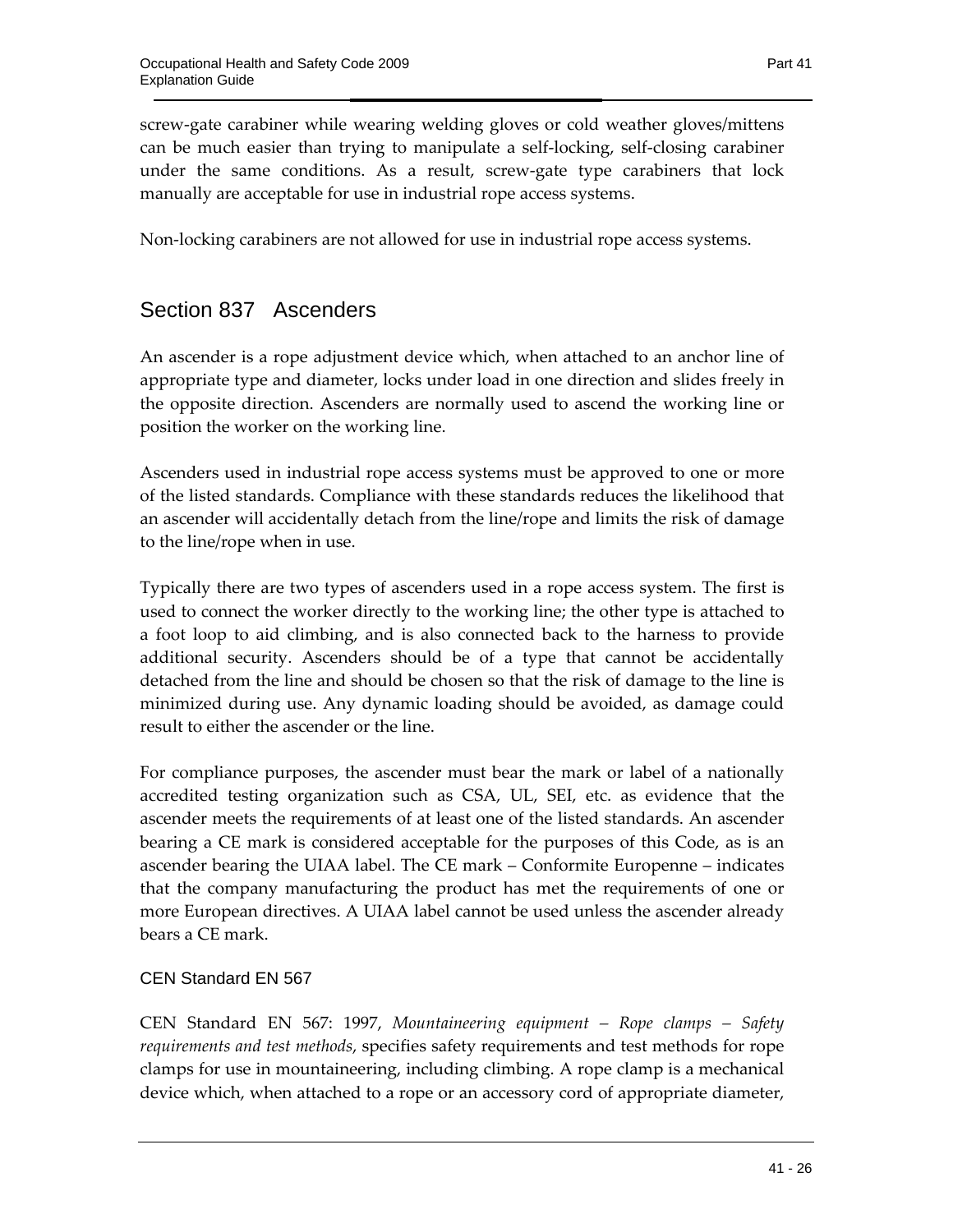locks under load in one direction and slips freely in the opposite direction.

#### UIAA Standard 126

UIAA Standard 126: 2004, *Mountaineering and Climbing Equipment – Rope Clamps*, requires that the ascender meet all the requirements of CEN Standard EN 567 plus an additional safety requirement that applies to rope clamps used for self-belaying.

#### NFPA Standard 1983

Chapter 5 of NFPA Standard 1983: 2006, *Standard on Fire Service Life Safety Rope, Harness, and Hardware, s*pecifies design, labelling and performance requirements for ascent devices. Ascent devices must withstand a tensile test of not less than 1200 lbsforce without failure when tested in manner of function.

#### Section 838 Back-up devices

Back-up devices are used to attach the worker to the safety line. In the event of a failure of the working line or loss of control by the worker, back-up devices are intended to lock on to the safety line without causing catastrophic damage to the line and also to absorb the limited shock load that might occur. The device acts to prevent or restrict a fall. Back-up devices used in industrial rope access systems must be approved to one or more of the listed standards.

For compliance purposes, the back-up device must bear the mark or label of a nationally accredited testing organization such as CSA, UL, SEI, etc. as evidence that the back-up device meets the requirements of at least one of the listed standards. A back-up device bearing a CE mark is considered acceptable for the purposes of this Code, as is a back-up device bearing the UIAA label. The CE mark – Conformite Europenne – indicates that the company manufacturing the product has met the requirements of one or more European directives. A UIAA label cannot be used unless the back-up device already bears a CE mark.

#### CEN Standard EN 353-2

CEN Standard EN 353-2: 2002, *Personal protective equipment against falls from a height – Part 2: Guided type fall arresters including a flexible anchor line*, specifies the requirements, test methods, marking, information supplied by the manufacturer and packaging for guided type fall arresters including a flexible anchor line which can be secured to an upper anchor point. A "guided type fall arrester" travels along an anchor line, accompanies the user without requiring manual adjustment during upward or downward changes of position, and locks automatically on the anchor line when a fall occurs. A "flexible anchor line" may be a synthetic fibre rope or a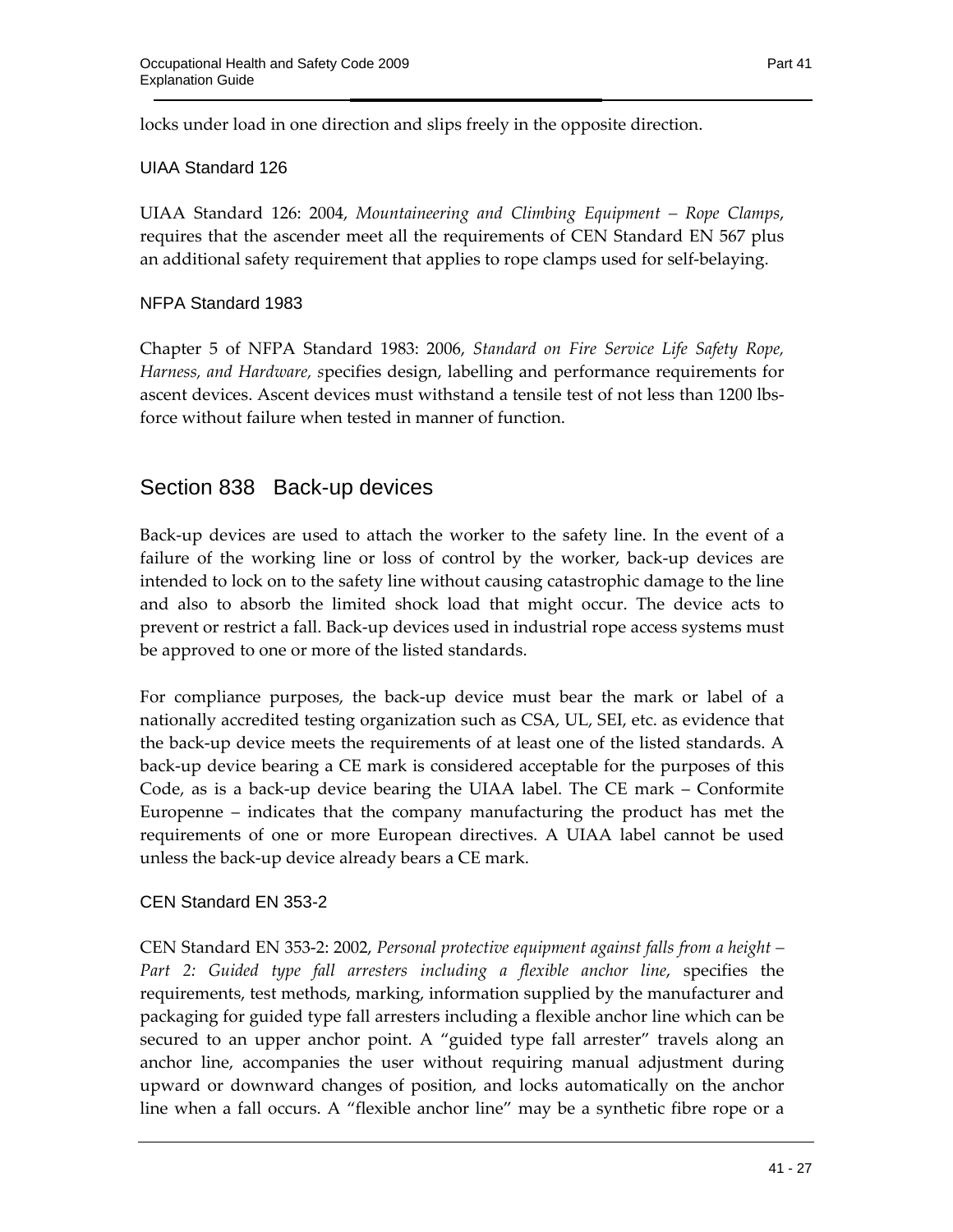wire rope and is to be secured to an upper anchor point.

#### CEN Standard EN 567

CEN Standard EN 567: 1997, *Mountaineering equipment – Rope clamps – Safety requirements and test methods*, specifies safety requirements and test methods for rope clamps for use in mountaineering including climbing. A rope clamp is a mechanical device, which, when attached to a rope or an accessory cord of appropriate diameter, locks under load in one direction and slips freely in the opposite direction.

#### UIAA Standard 126

UIAA Standard 126: 2004, *Mountaineering and Climbing Equipment – Rope Clamps*, requires that the back-up device meets the requirements of CEN Standard EN 567 plus an additional safety requirement that applies to rope clamps used for selfbelaying.

#### ANSI Standard Z359.1

ANSI Standard Z359.1-2007, *Safety requirements for personal fall arrest systems, subsystems and components*, establishes requirements for the performance, design, marking, qualification, instruction, training, inspection, use, maintenance, and removal from service of connectors, full body harnesses, lanyards, energy absorbers, anchorage connectors, fall arresters, vertical lifelines, and self-retracting lanyards comprising personal fall arrest systems for users within the capacity range of 130 to 310 pounds (59 to 140 kg).

#### Section 839 Descenders

Descenders are used to attach the worker to the working line and to control descent. Descenders should give the worker control over the speed of descent and should not cause undue shock loads to the working line when braking. If the worker loses control, the descender must stop the worker or allow only a slow, automatically controlled descent in the hands-off position. In addition, descenders should not cause significant abrasion of the rope sheath when suddenly clamped onto the working line. Descenders should be of a type that cannot be accidentally detached from the working line or become detached under any circumstances while supporting the worker's weight.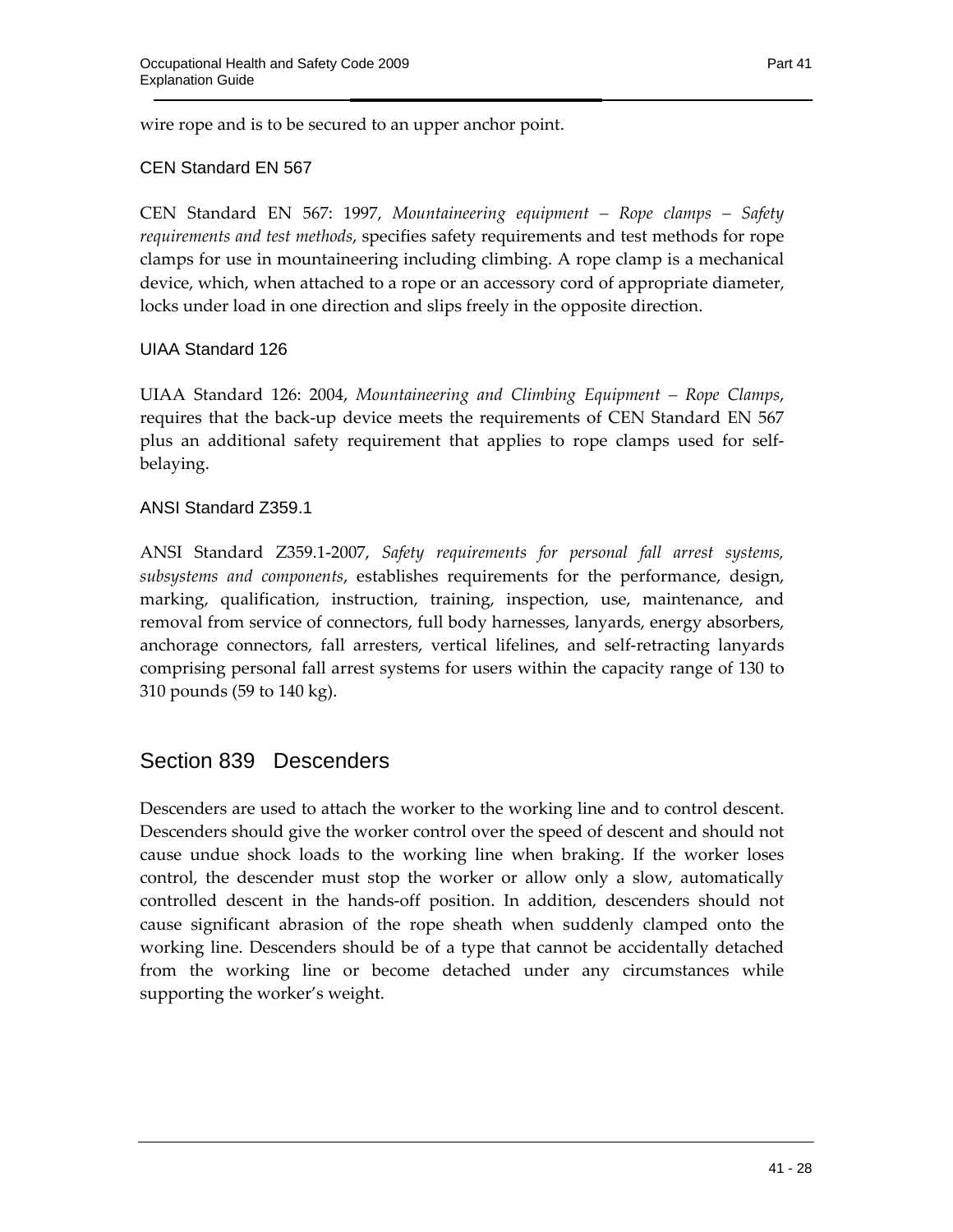For compliance purposes, the descender must bear the mark or label of a nationally accredited testing organization such as CSA, UL, SEI, etc. as evidence that the descender meets the requirements of at least one of the listed standards. A descender bearing a CE mark is considered acceptable for the purposes of this Code. The CE mark – Conformite Europenne – indicates that the company manufacturing the product has met the requirements of one or more European directives.

Standard EN 341

Standard EN 341: 1997, *Personal protective equipment against falls from height – Descender devices*, specifies requirements, test methods, marking and instructions for use for descender devices as rescue equipment to be used in conjunction with personal protective equipment against falls from a height e.g. full body harnesses, or rescue equipment, e.g. rescue harnesses. Descender devices are a means by which a worker can, at a limited velocity, descend from a higher to a lower position either on his or her own or assisted by a second person.

For a Class A descent device, the descent velocity must be maintained between 0.5 m/s and 2 m/s. In the case of hand operated devices, the velocity must not exceed 2 m/s after the control device is released. During the descent the descent velocity must be almost constant.

#### NFPA Standard 1983

Chapter 5 of the NFPA Standard 1983: 2006, *Standard on Fire Service Life Safety Rope, Harness, and Hardware,* specifies design labelling and performance requirements for descent devices. Descent devices must withstand a tensile test of not less than 1200 lbs-force without permanent distortion and not less than 5000 lbs-force without failure. Both tests must be performed in manner of function.

## **Non-industrial Rope Access Work**

Non-industrial rope access work is defined in the OHS Code as work activities performed within a recreational or sport context that incorporates a working line and a sit harness or full body harness in combination with other devices during

- (a) mountaineering, caving and canyoning activities requiring the use of rope access techniques, or
- (b) climbing on artificial structures designed and built for the purpose of sport climbing.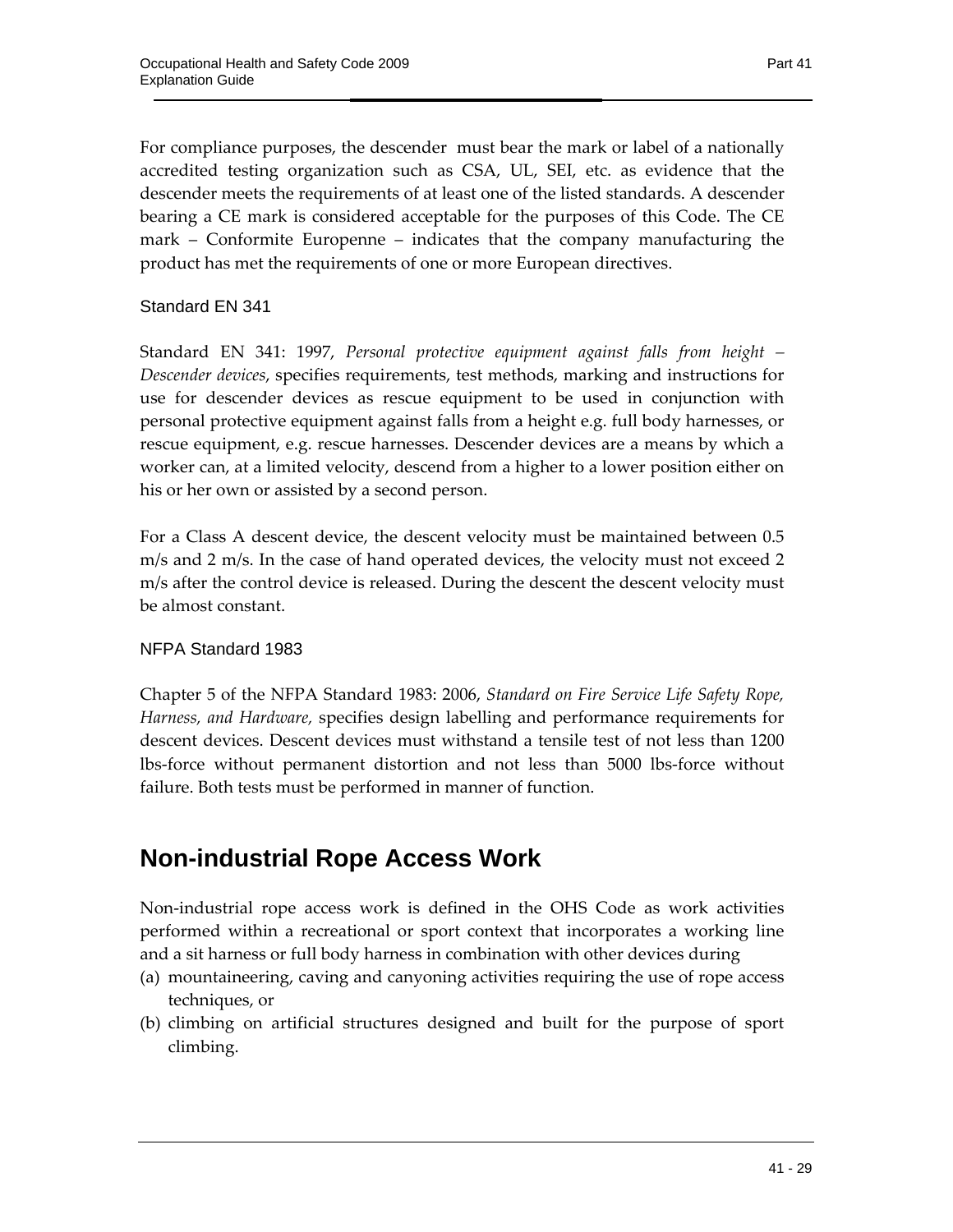Non-industrial rope access work includes the work activities of mountain guides, professionally certified mountain guides (Association of Canadian Mountain Guides – ACMG), guides involved in caving, workers involved in delivering outdoor education courses in rock and ice climbing and glacier travel, and workers who work at sport climbing walls and gyms.

### Section 840 Safe work practices

Safe work practices used in non-industrial rope access work must be approved by a Director of Inspection. A Director of Inspection is a member of the staff of Alberta Employment and Immigration, appointed by the Minister under section 5 of the *OHS Act*.

At the time of publication of this Explanation Guide, the following publications were considered to present acceptable and appropriate safe work practices. Following the safe work practices does not mean that workers must be certified by one or more of the organizations that prepared the publications.

- (a) Alberta Employment and Immigration recognizes the *Technical Handbook for Professional Mountain Guides* (June 1999), published by the Association of Canadian Mountain Guides (AMCG) as providing a set of safe work practices suitable for safeguarding workers during mountaineering and canyoning activities that involve the use of rope access techniques while climbing on snow, ice, and/or rock. The techniques and skills described in the *Handbook* are intended to assist guides in decision-making and provide a variety of tools by which to guide within reasonable limits of safety.
- (b) Alberta Employment and Immigration recognizes the *Climbing Gym Instructor Technical Manual* (June 2003), published by the Association of Canadian Mountain Guides (AMCG) as providing a set of safe work practices suitable for safeguarding workers during rope access climbing on artificial structures such as climbing walls designed and built for the purposes of sport climbing. The *Manual* presents information that will help enhance the quality and safety of climbing at these facilities.
- (c) Alberta Employment and Immigration recognizes the *Cave Guiding Standards for British Columbia and Alberta* (March 2003) published by the Canadian Cave Conservancy, and the *British Columbia Cave Rescue Companion Rescue Workshop* (2005) published by British Columbia Cave Rescue as providing a set of safe work practices suitable for safeguarding workers during caving activities involving rope access techniques. Jointly, these publications present clear and simple standards for workers guiding groups through caves.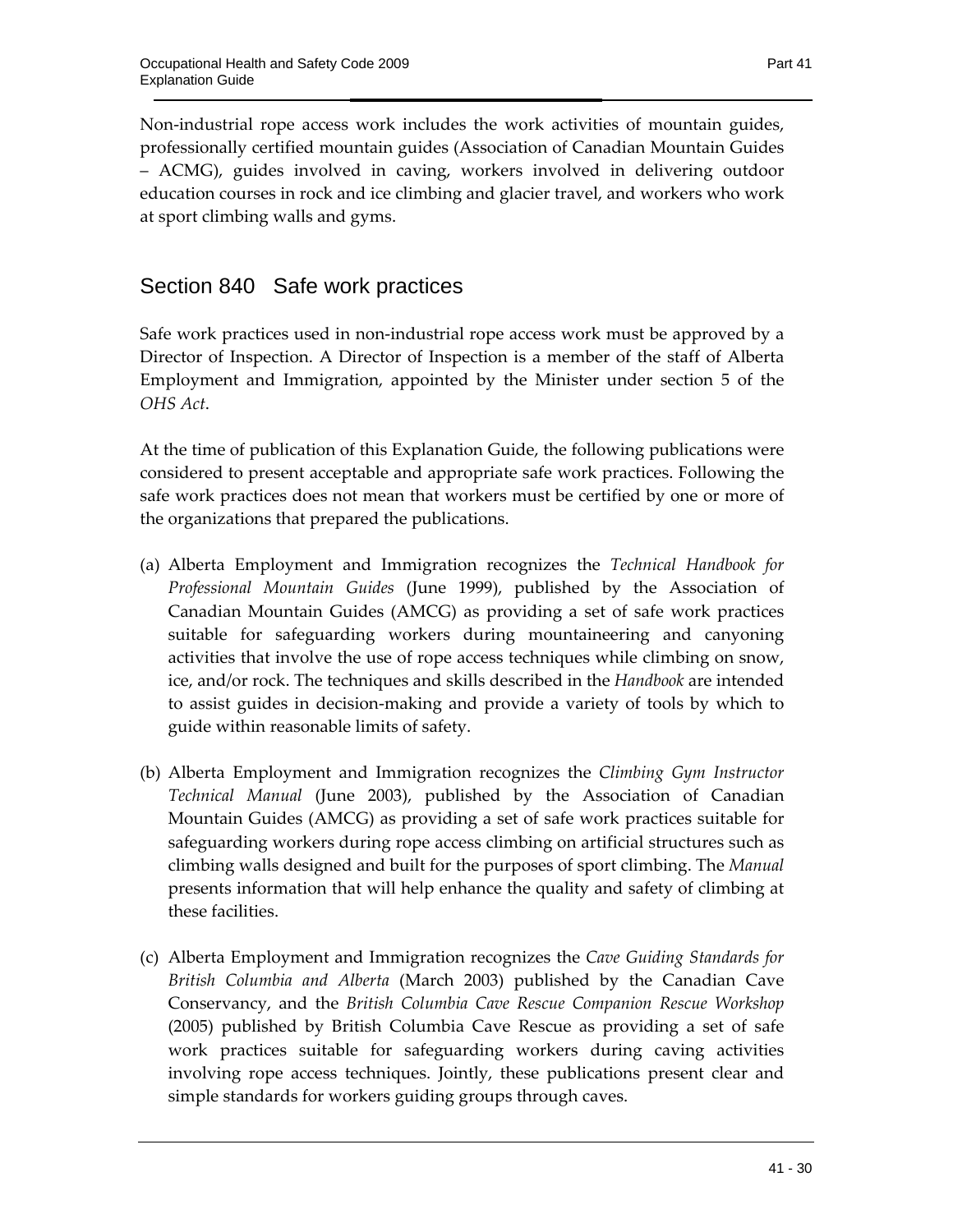Since the OHS Code concerns itself with worker safety and not safety of the client, only those portions of the referenced publications that deal with worker safe work practices are applicable.

The referenced publications present safe work practices that have been approved by a Director or Inspection as providing workers with an appropriate level of safety. Other practices may be equally acceptable but must be reviewed by a Director of Inspection and then approved in writing. The referenced publications set the benchmark against which other safe work practices will be judged for approval purposes.

This approach has the advantage of government being able to recognize the safety practices of other organizations if those practices are considered to be equivalent to or better, in terms of worker safety, to those recommended in the referenced publications. A second advantage is that the legislation need not be amended in order to include another organization's or employer's practices – accepting other practices becomes a policy and administrative matter.

Copies of the ACMG publications can be purchased by contacting:

The Association of Canadian Mountain Guides Box 8341 Canmore, Alberta Canada T1W 2V1 Phone: (403) 678-2885 Fax: (403) 609-0070 acmg@acmg.ca

The other reference publications are available from the organizations responsible for publishing them.

### Section 841 Worker competency

The employer is responsible for ensuring that workers performing recreational rope access work have the skills referred to in section 812, appropriate to the level of work assigned. The OHS Code considers a worker to be competent if the worker meets the following three conditions:

(a) adequately qualified – the worker has some type of qualification, usually earned through a formal education program, training course, etc., or a combination of education and practical experience. With certain exceptions such as professional designations e.g. professional engineer, nurse, physician, etc., or other legal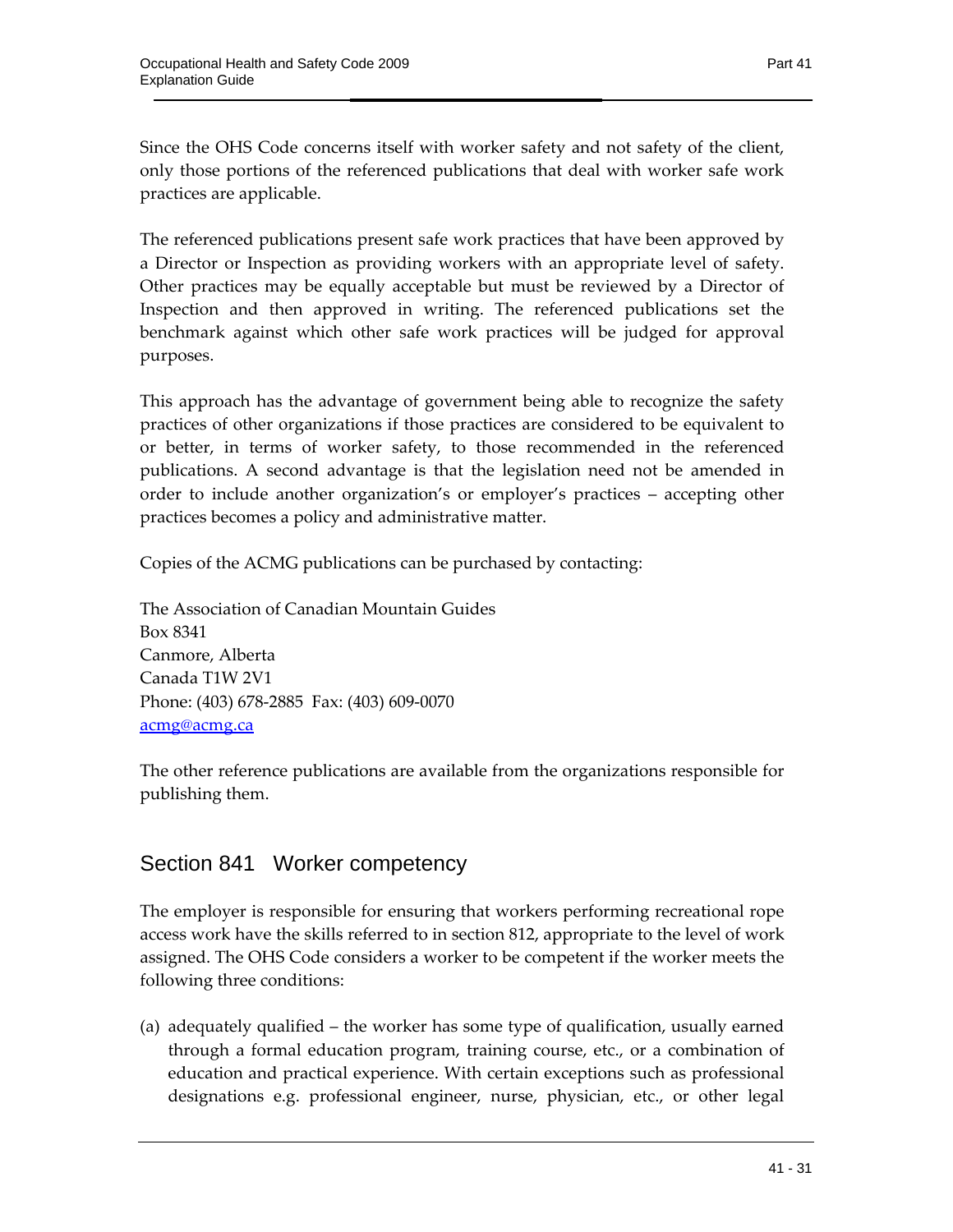requirement involving qualifications, the employer is responsible for evaluating and deciding if a worker is adequately qualified. The employer should be able to justify the basis on which a worker is considered to be "adequately qualified";

- (b) suitably trained the worker must have training that is appropriate to the tasks, equipment, etc., that will be performed or used. The employer is responsible for evaluating and deciding if a worker is suitably trained. The employer should be able to justify the basis on which a worker is considered to be "suitably trained"; and
- (c) with sufficient experience to safely perform work without supervision or with only a minimal degree of supervision – determining whether a worker has sufficient experience to safely perform work is the employer's responsibility. A worker's qualifications, training and experience are no guarantee that work will be performed safely. The employer should be able to justify the basis on which a worker is considered to have "sufficient experience".

An employer must ensure that a worker is trained in the applicable skills described in the referenced publications, appropriate to the activity being undertaken and the worker's level of responsibility. The publications are briefly described in the explanation to section 840.

### Sections 842 and 843 Fall factor, clearance, anchorage strength

Forces are created primarily by a falling climber and, while lead climbers generate the greatest forces, second falls can also produce significant loads. Since measuring the actual load is a complex process affected by many variable, means for measuring the relative severity of a fall rather than actual loads or force have been devised. Fall Factor (FF) describes the relative severity of a fall.

Fall factor is a relationship between the forces generated in a fall and the shock absorbing qualities of the rope. Since climbing ropes are highly elastic they absorb tremendous amounts of energy as they stretch under load. Fall factor takes this stretch into account when calculating the severity of a fall. Fall factor is expressed as the relationship between the total length of a fall divided by the amount of rope available to absorb the energy.

Fall factor = length of fall/length of rope in service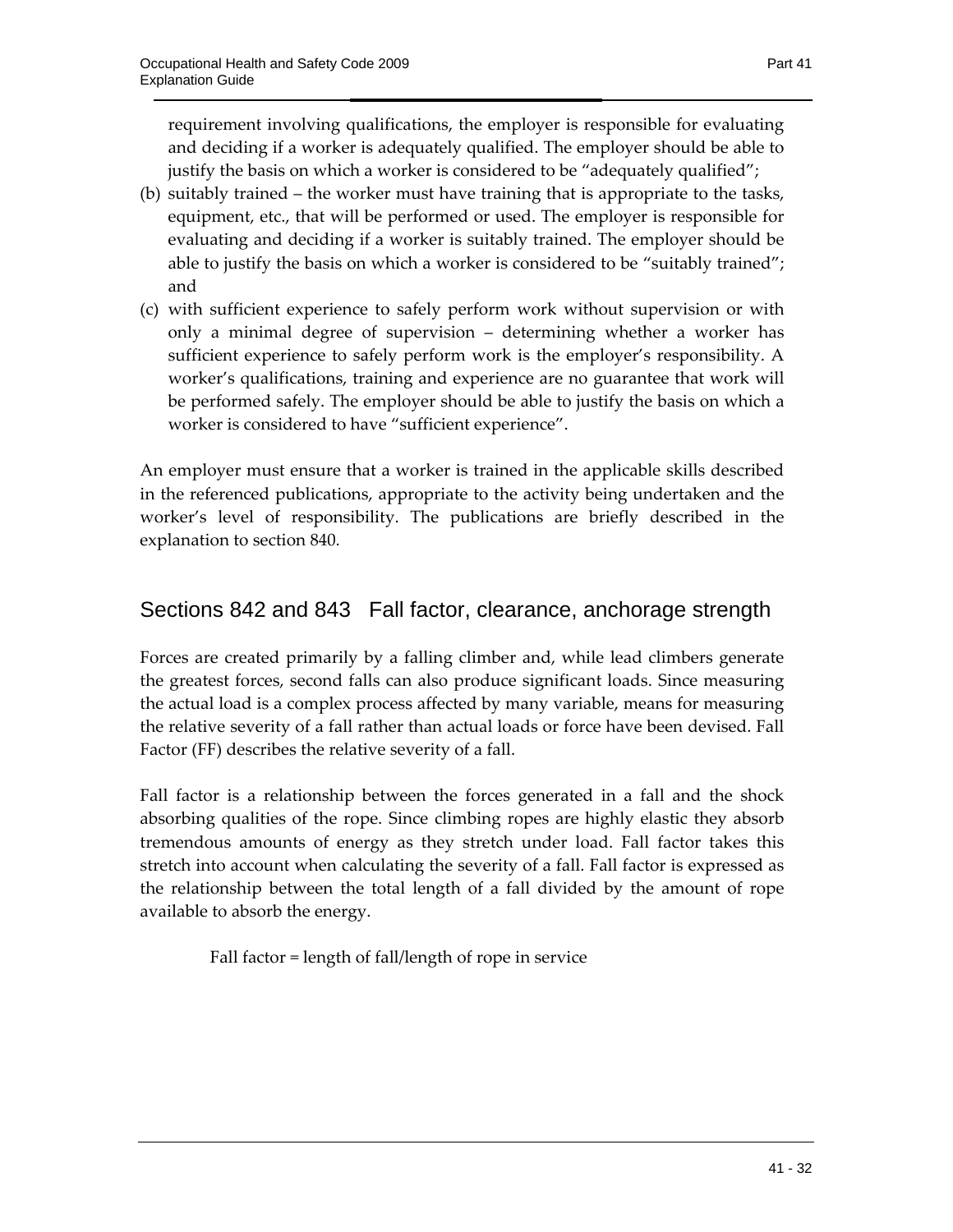Referring to EN Standard 892 and UIAA Standard 101 for dynamic ropes (see the explanation to section 818 for more information about these standards), the peak forces generated in the rope cannot exceed:

- 12 kN in single ropes (single strand of rope)
- $\blacksquare$  8 kN in half ropes (single strand of rope)
- 12 kN in twin ropes (double strand of rope)

These values are achieved with a rigid test apparatus. In real life situations, the rope system experiences slack and some degree of slippage and movement.

The dynamics of non-industrial rope access work and how an anchorage point may be used are far different from a worker using an anchor point for fall arrest. The anchor point(s) are under a constant and varying load depending upon the rope access technique being used. The maximum arresting force generated in a rope access environment can depend on many variables including, but not limited to, the length of rope in service, slack in the rope system, mass of the worker, type(s) of devices being used, slippage and movement of the rope in the system, and how secure the anchorage is against movement under load and the extent to which it might deform without failure. Combined, these factors make it extremely unlikely that the peak forces listed above would ever be experienced. A fall factor of 1.78 would, with the exception of lead falls, rarely be experienced.

# **Head Protection**

### Section 844 Headwear standards

Readers are referred to the explanation of section 831(1) for information regarding the referenced standards.

### Section 845 Worker to secure headwear

The employer must ensure that workers secure their protective headwear according to the manufacturer's specifications.

### Section 846 Headwear remaining in service

Protective headwear in good condition and meeting an earlier edition of the standards listed in section 844 may remain in service. However, the headwear should be replaced at the replacement interval recommended by the manufacturer.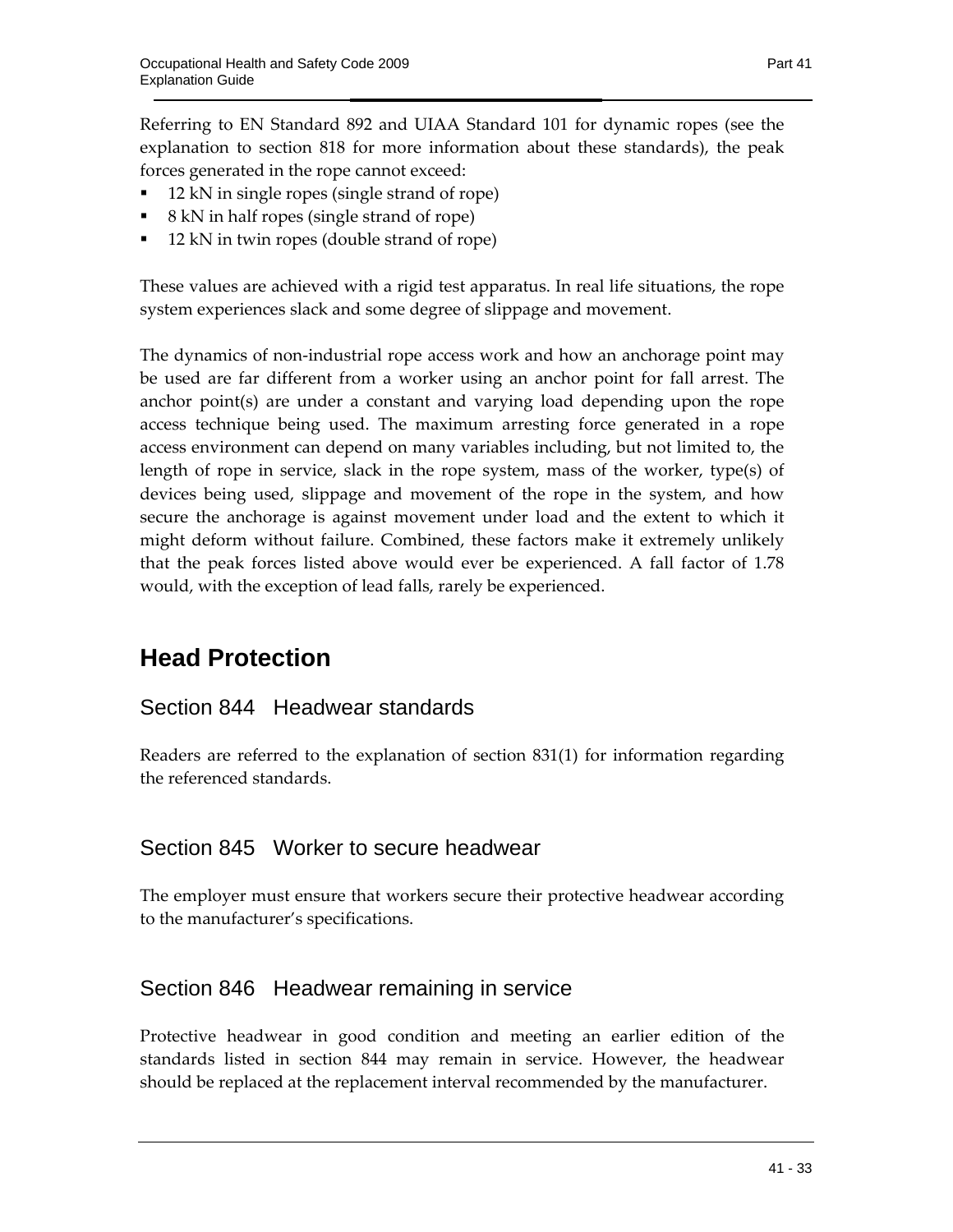For compliance purposes, the sit harness must bear the mark or label of a nationally accredited testing organization such as CSA, UL, SEI, etc. as evidence that the sit harness meets the requirements of at least one of the listed standards. A sit harness bearing a CE mark is considered acceptable for the purposes of this Code as is a sit harness bearing the UIAA label. The CE mark – Conformite Europenne – indicates that the company manufacturing the product has met the requirements of one or more European directives. A UIAA label cannot be used unless the sit harness already bears a CE mark.

#### CEN Standard EN 813

CEN Standard EN 12277: 1998, *Mountaineering equipment – Harnesses – Safety requirements and test methods*, specifies safety requirements and test methods for harnesses for use in mountaineering including climbing. It is applicable to full body harnesses, small body harnesses (intended for persons up to 40 kg), sit harnesses and chest harnesses.

#### UIAA Standard 105

UIAA Standard 105: 2004, *Mountaineering and Climbing Equipment – Harnesses*  requires that the sit harness meet all the requirements of CEN Standard EN 12277 plus an additional requirement for contrasting thread.

### Section 848 Full body harness

For compliance purposes, the full body harness must bear the mark or label of a nationally accredited testing organization such as CSA, UL, SEI, etc. as evidence that the full body harness meets the requirements of at least one of the listed standards. A full body harness bearing a CE mark is considered acceptable for the purposes of this Code. The CE mark – Conformite Europenne – indicates that the company manufacturing the product has met the requirements of one or more European directives.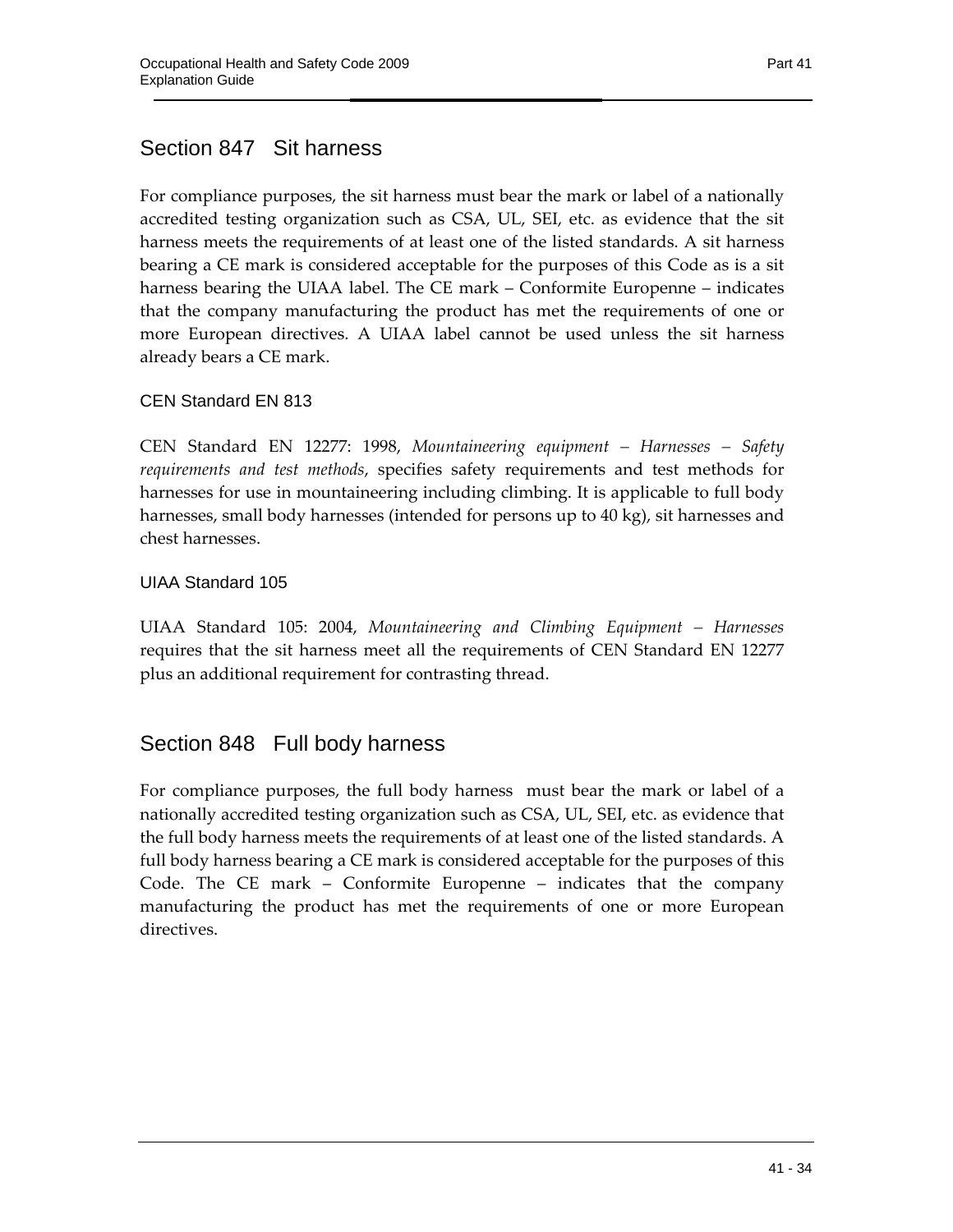#### CEN Standard EN 361

CEN Standard EN 361: 2007, *Personal protective equipment against falls from a height – Full body harness*, specifies the requirements, test methods, marking, information supplied by the manufacturer and packaging for full body harnesses. Drop testing involves both feet first and head first drops of a 100 kg mass through a free fall distance of 4 m.

ANSI Standard Z359.1

ANSI Standard Z359.1-2007, *Safety requirements for personal fall arresting systems, subsystems and components*, establishes requirements for the performance, design, marking, qualification, instruction, training, inspection, use, maintenance, and removal from service of connectors, full body harnesses, lanyards, energy absorbers, anchorage connectors, fall arresters, vertical lifelines, and self-retracting lanyards comprising personal fall arrest systems for users within the capacity range of 130 to 310 pounds (59 to 140 kg).

### Section 849 Connecting components

In non-industrial rope access work, workers are allowed to use both locking and non-locking carabiners, appropriate for the working conditions. Non-locking carabiners are commonly used when connecting to protection during lead climbing and connecting slings to anchor systems. Locking carabiners can be self-locking and self-closing or use a locking screw-gate.

For compliance purposes, the connector must bear the mark or label of a nationally accredited testing organization such as CSA, UL, SEI, etc. as evidence that the connector meets the requirements of at least one of the listed standards. A connector bearing a CE mark is considered acceptable for the purposes of this Code as is a connector bearing the UIAA label. The CE mark – Conformite Europenne – indicates that the company manufacturing the product has met the requirements of one or more European directives. A UIAA label cannot be used unless the connector already bears a CE mark.

#### CEN Standard EN 12275

CEN Standard EN 12275: 1998, *Mountaineering equipment – Connectors. Safety requirements and test methods*, specifies safety requirements and test methods for connectors for use in mountaineering including climbing. The Standard defines "connector" as a device that can be opened, allowing a mountaineer to link himself or herself directly or indirectly to an anchor. Connectors are classified as type B (basic connector), H (HMS connector), K (Klettersteig connector), A (specific anchor